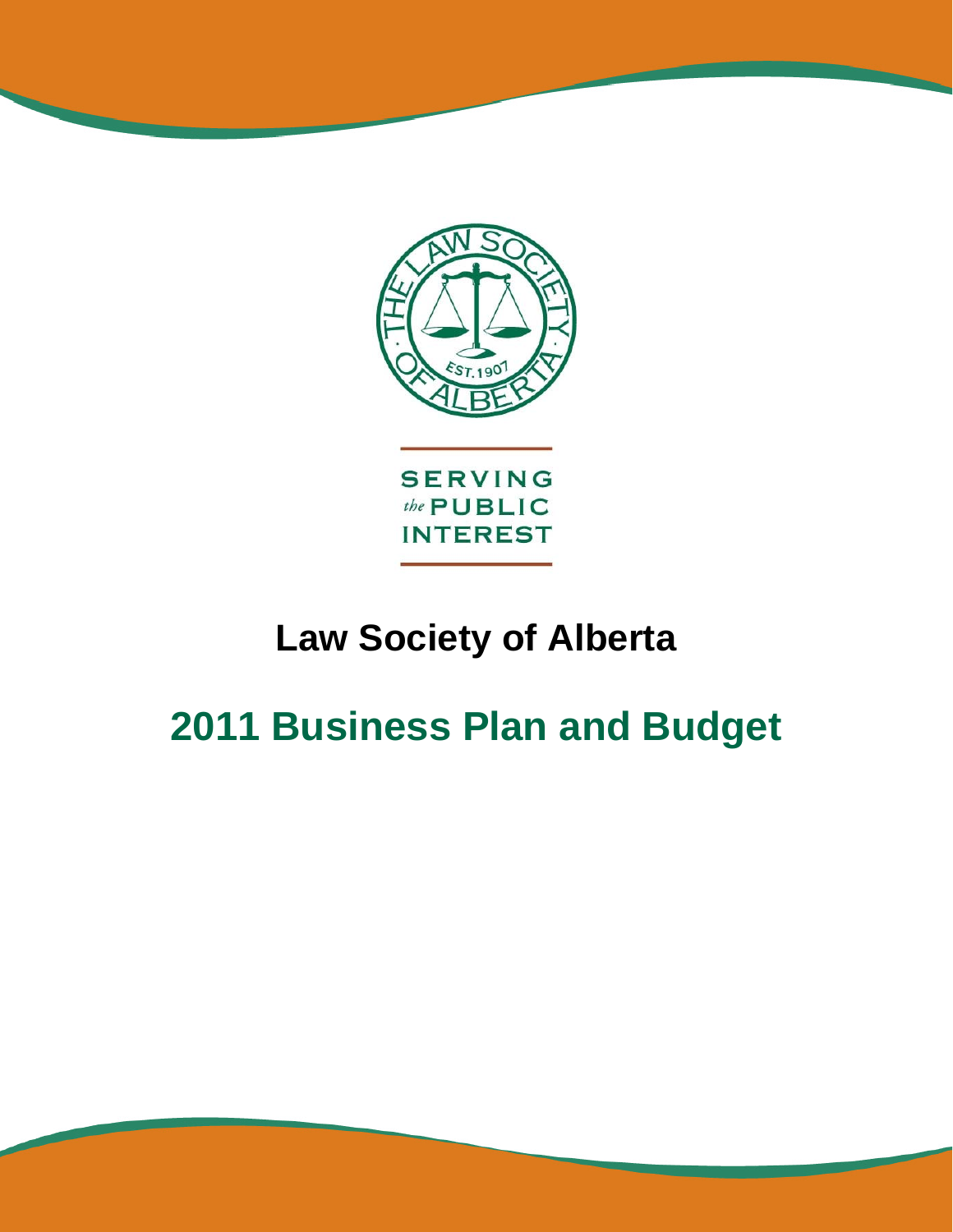### **Table of Contents**

| Public Protection (Safety of Trust Property and the Assurance Fund) 11 |  |
|------------------------------------------------------------------------|--|
|                                                                        |  |
|                                                                        |  |
|                                                                        |  |
|                                                                        |  |
|                                                                        |  |
|                                                                        |  |
|                                                                        |  |
|                                                                        |  |
|                                                                        |  |
|                                                                        |  |
|                                                                        |  |
|                                                                        |  |
|                                                                        |  |
|                                                                        |  |
|                                                                        |  |
|                                                                        |  |
|                                                                        |  |
|                                                                        |  |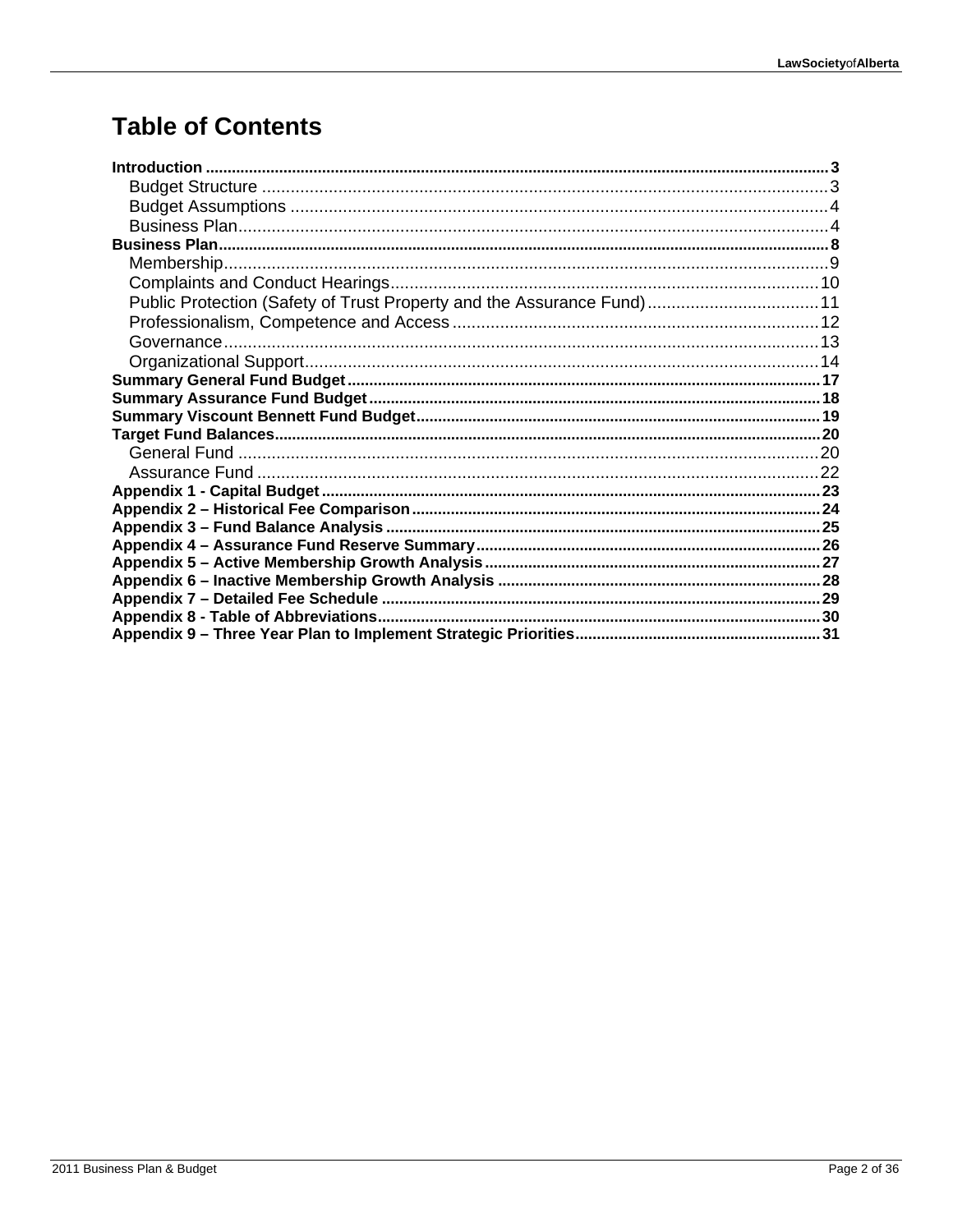### **Introduction**

The proposed 2011 Law Society of Alberta Business Plan and Budget is our plan to achieve the strategic targets identified by the Benchers and the operational strategies of the organization. The budget was driven by business plans prepared by area leaders and reviewed by the Management Committee.

Summary budgets for each fund follow a synthesis of these business plans in the Business Plan section.

This proposed 2011 Business Plan and Budget is presented to the Benchers on the recommendation of the Finance Committee. The Finance and Executive Committees met on August 18 and 25 respectively to review and provide feedback to Law Society management on the Business Plan and Budget. The Finance Committee met again on September 2 to review the updated Business Plan and Budget.

The proposed 2011 budget reflects a practice fee increase of \$225 to \$1,700 (from \$1,475 in 2010) and no change in the Assurance Fund levy at \$570. Combined with the previously approved Alberta Lawyers Insurance Association (ALIA) levy of \$2,900, the overall increase in total fees from 2010 to 2011 is \$525.

#### *Budget Structure*

The budget of the Law Society of Alberta includes three funds:

- **General Fund**, which covers the general operating costs of the regulatory function and other work of the Law Society;
- **Assurance Fund**, which covers the costs of compensating clients and others who are the victims of trust defalcations, as well as the cost of our loss prevention audit and custodianship programs; and
- **Viscount Bennett Fund**, a donated sum, the income from which funds scholarships.

Our fiscal year end is October 31. We refer to:

- **Budget 2011,** which means the fiscal year beginning November 1, 2010 and ending October 31, 2011;
- **Budget 2010,** which means the fiscal year beginning November 1, 2009 and ending October 31, 2010; and
- **Forecast 2010,** which is our forecast of the actual revenue and actual spending for the fiscal year beginning November 1, 2009 and ending October 31, 2010.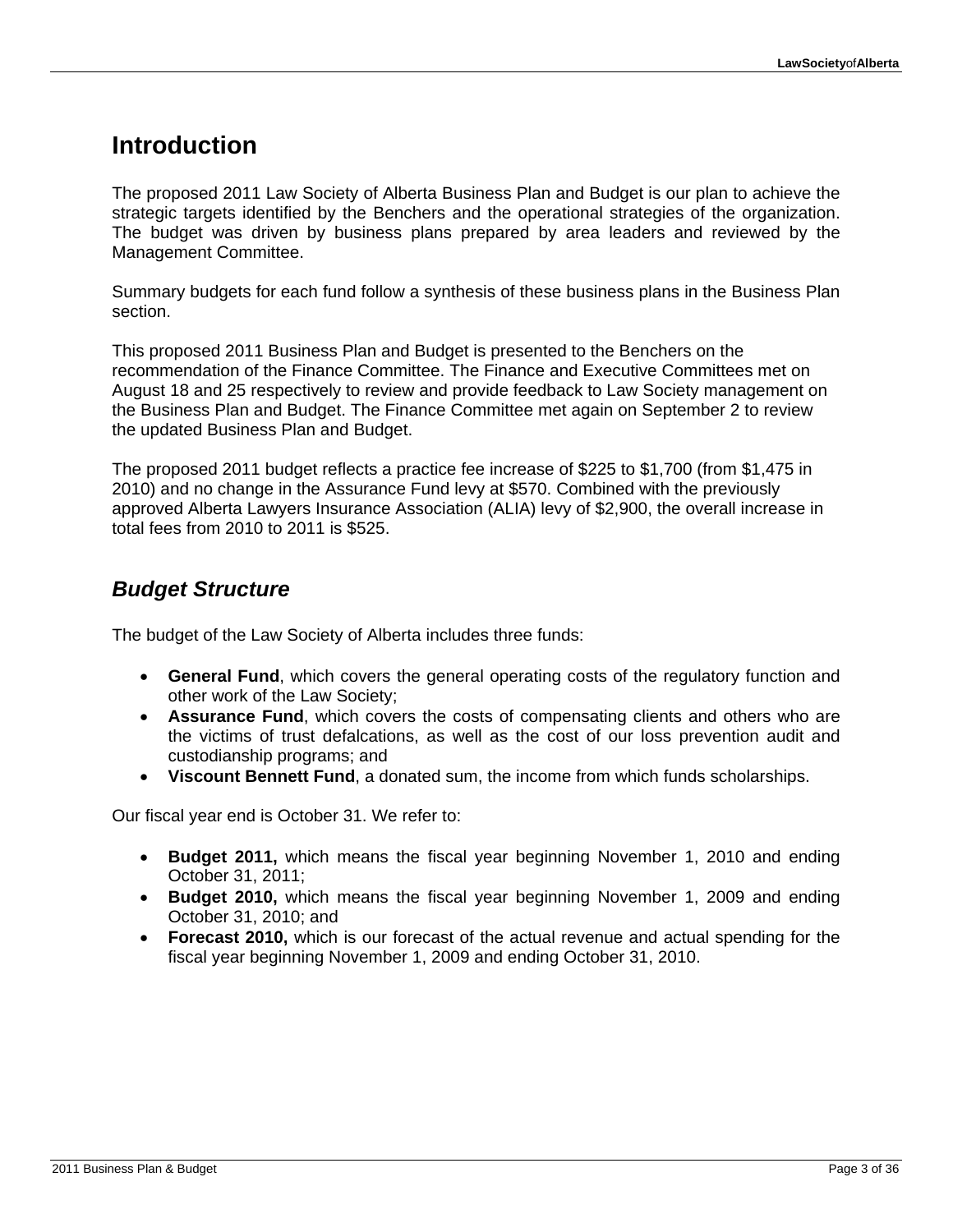#### *Budget Assumptions*

This budget is built on the following assumptions:

- Excluding staff additions and merit increases, we have assumed a 3% increase in wage costs. This increase is designed to keep our compensation levels on pace with labour market trends in Alberta.
- Membership growth at 1.9% from 2010 to 2011 (see Appendix 5).
- This draft budget includes an increase of \$225 in the General Fund practice fee (to \$1,700 from \$1,475 in 2010) and no change in the Assurance Fund levy (\$570). The practice fee increase in the General Fund is designed to result in a surplus of approximately \$200K to bring the fund balance (fund assets net of liabilities or accumulate surplus) closer to the targeted fund balance as discussed on page 20 of this document. As outlined in Appendix 2, these proposed fee increases combined with the previously approved insurance levy result in a combined fee increase of \$525 from 2010 (or an increase of 11%).
- Unrealized gains or losses on changes in the market value of investments related to the Assurance and Viscount Bennett funds have not been budgeted for as these amounts are virtually impossible to predict and are non-cash items by nature.
- The provision for Assurance Fund claims and costs (or claims expense) is very difficult to predict. The actual provision is determined through actuarial work performed on an annual basis in conjunction with the preparation of our yearend financial statements. As outlined in Appendix 4, the actual provision varies significantly on an annual basis depending on the actuarial assessment of our current and anticipated Assurance Fund claims environment. Through a review of our current claims and overall claims environment, we have used a provision in this budget that is generally reflective of the anticipated level of our reserve for claims for the budget period.

#### *Business Plan*

Budget preparation began with each department developing a business plan, which forms the foundation for this budget.

In organizing the business plans we broke down our work into five core areas:

- **Membership** this group deals with all aspects of applications for new membership, Professional Corporations (PCs) and Limited Liability Partnerships (LLPs), and deals with all changes in membership and annual renewals. The bar admission program, delivered by the Canadian Centre for Professional Legal Education (CPLED), is included in this department.
- **Complaints and Conduct Hearings** in which we review, resolve where possible, and investigate complaints, refer to practice review where appropriate, and prosecute when necessary.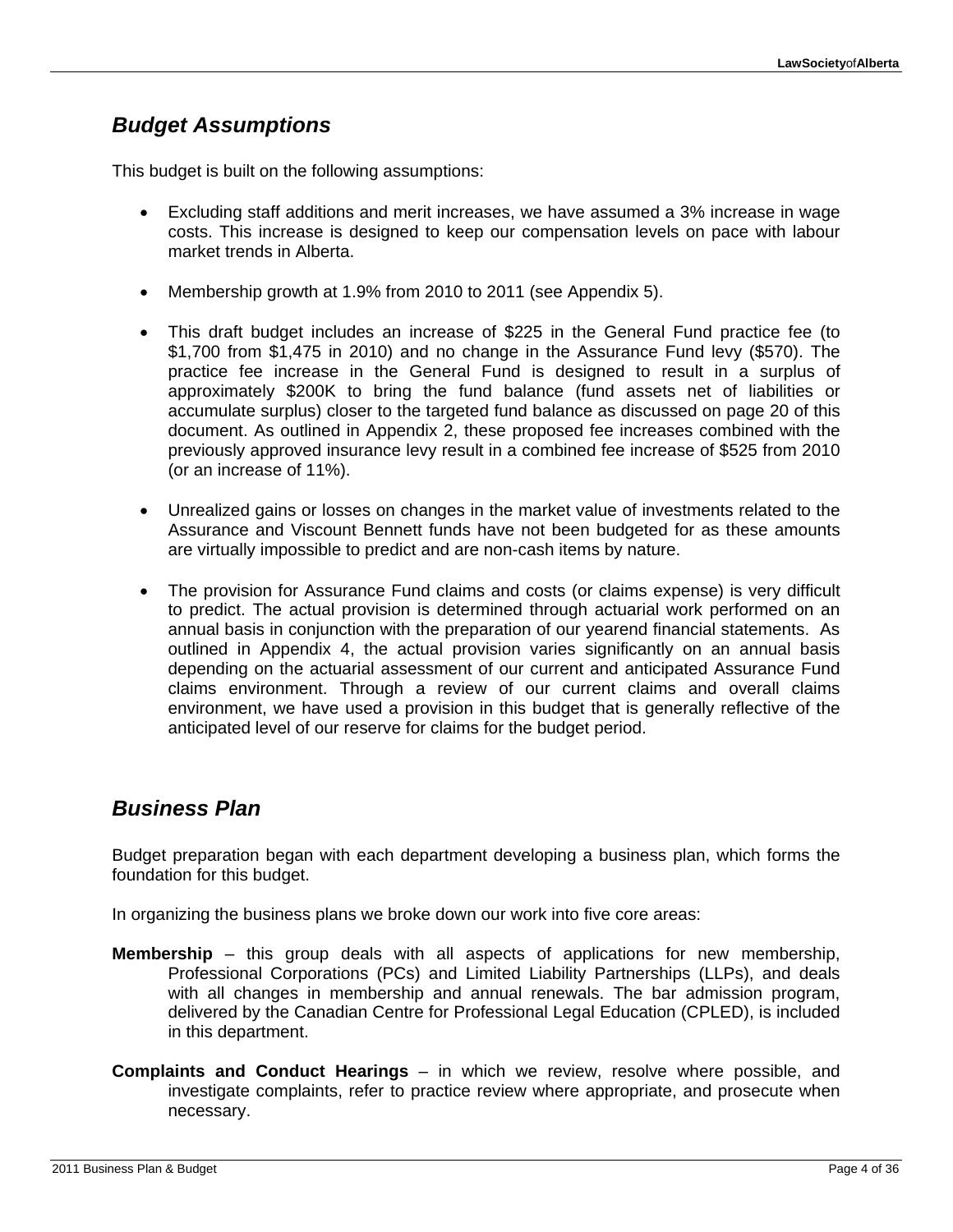- **Public Protection** includes our trust audit program, our custodianship program and our Assurance Fund program designed to compensate those suffering losses of trust funds through lawyer theft.
- **Professionalism, Competence and Access** this bundles together all of our programs that support the professional work of lawyers: Continuing Professional Development (CPD), practice advice, pro bono, libraries, equity ombudsperson, and equity programs.
- **Governance** the governance of the organization, including the development of policy for consideration by the Benchers.

To these we add:

**Organizational Support** – the support groups necessary to carry out all of our regulatory work: Corporate Services (consisting of Information Technology, Business Enablement Services, Accounting, Communications, Records and Information Management Services and Office Services), Counsel and Human Resources.

#### **Alignment with Strategic Plan**

The business plan and budget that follows was developed in the context of strategic goals developed by the Benchers. These goals are:

- *Model Regulator:* Be a model regulator by promoting and ensuring high ethical standards and competence on the part of all those seeking admission to and practicing law in Alberta.
- *Public Confidence:* Build public confidence in the profession and the LSA as a regulator by being effective, fair, timely, transparent and responsive.
- *Principles of Justice:* Uphold and preserve the principles of justice fundamental to a free democratic society, particularly client-lawyer privilege, the rule of law, and the independence of courts and lawyers.
- *Access to Justice:* Promote access to high quality legal services.

In our strategic planning the Benchers made it clear we must do a first class job of our core regulatory work. This encompasses credentials and education, complaints and hearings processes, ensuring lawyers are professionally competent, and operation of the Assurance Fund. The business plan that follows includes work in all of these areas and reflects the following operational goals:

- $\triangleright$  Be highly trusted;
- $\triangleright$  Be recognized for excellence in management and leadership in service;
- $\triangleright$  Manage risk and stand up for the public interest and the principles of justice; and
- $\triangleright$  Be a leader organization of choice for staff and volunteers.

The table on page 7 maps the major initiatives (in addition to our ongoing core regulatory and related activities) included in the core area business plans to the Bencher strategic goals.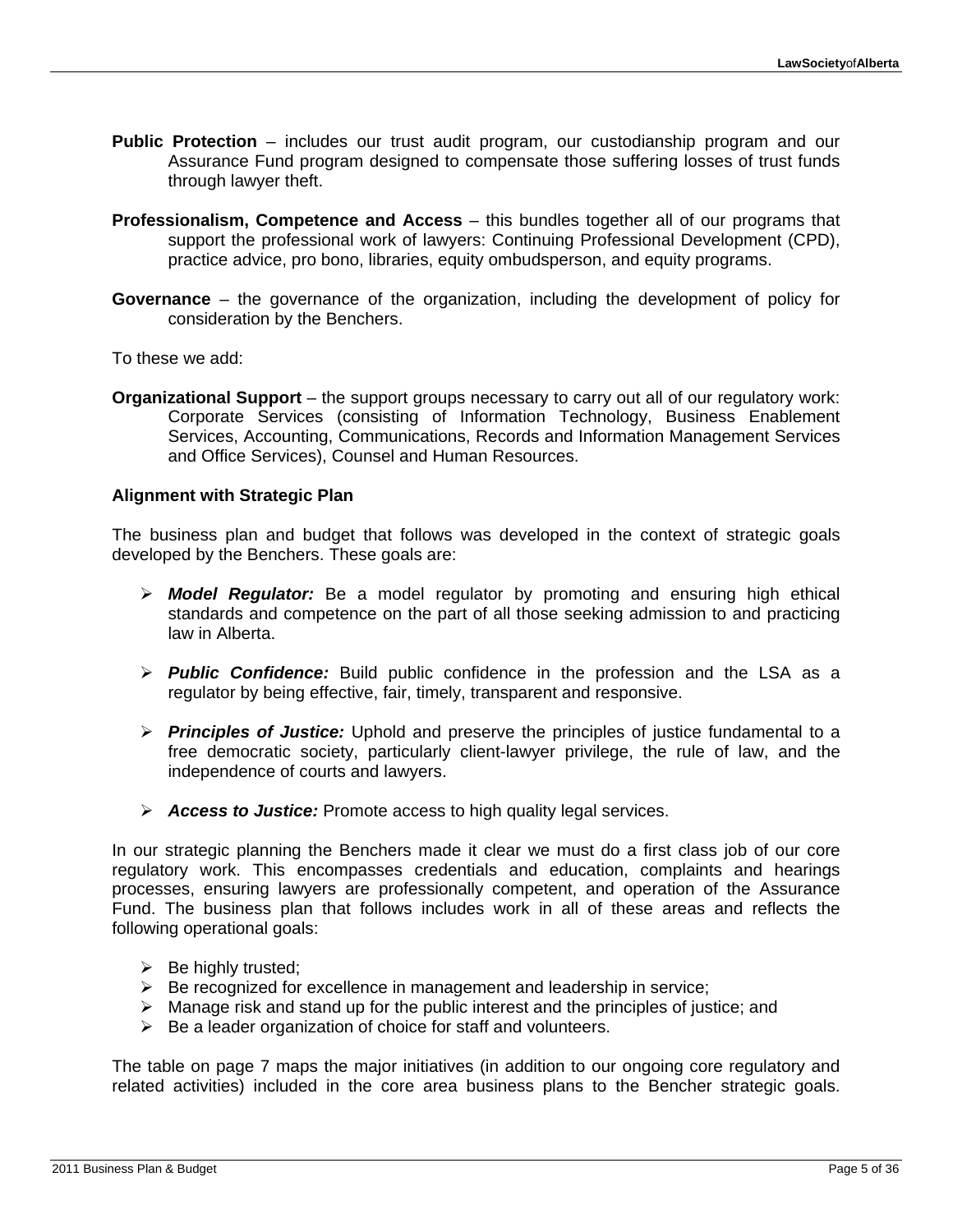Appendix 9 provides a three year summary of these initiatives in relation to the four strategic goals and the fifth organizational capacity goal that flows from the strategic goals.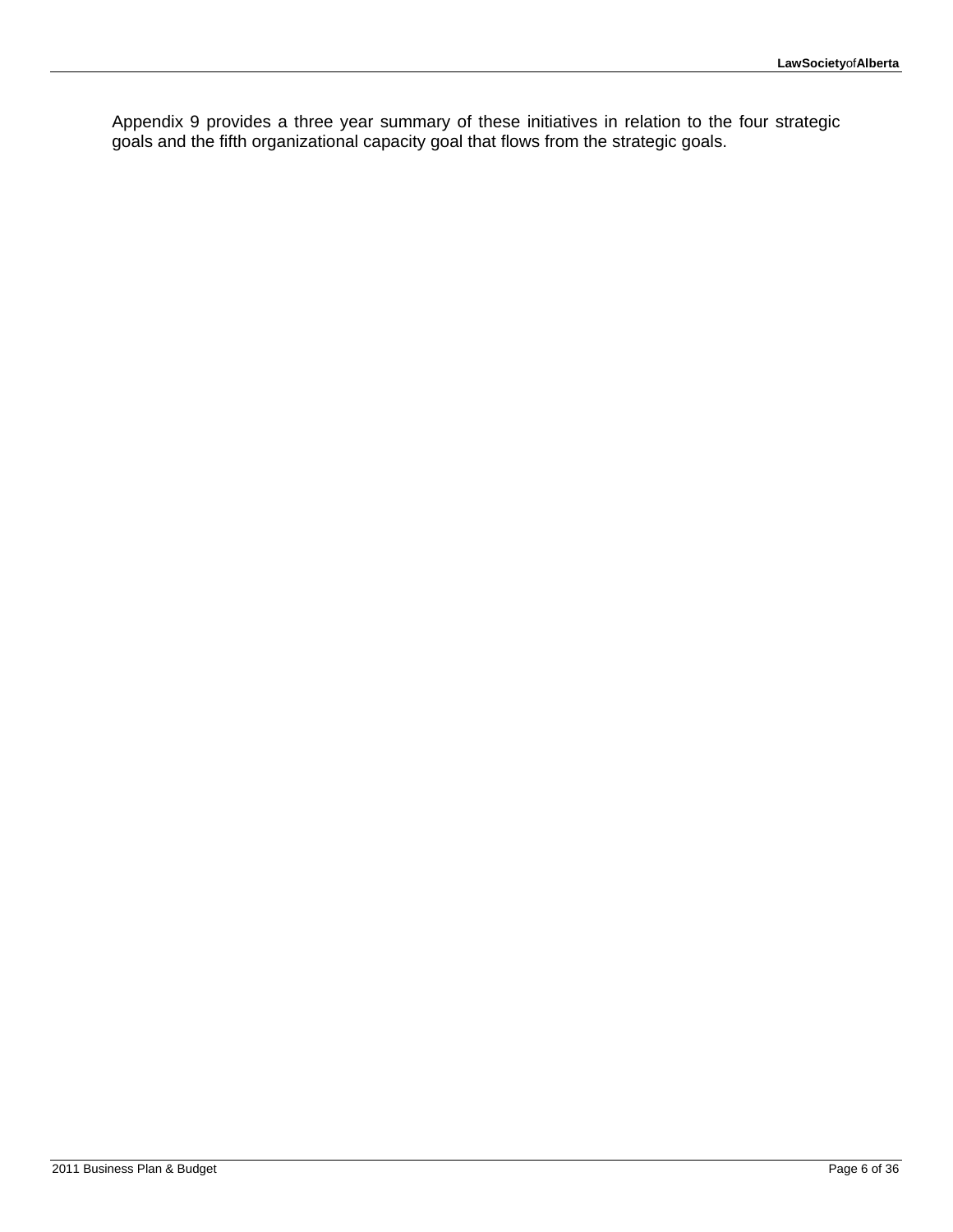#### **Strategic Goals and Planned Initiatives Map**

| <b>CORE</b><br><b>AREAS</b><br><b>STRATEGIC</b><br><b>GOALS</b> | <b>Membership</b>                                                                                          | <b>Complaints</b><br>and Conduct<br><b>Hearings</b> | <b>Public Protection</b>                          | Professionalism,<br><b>Competence and</b><br><b>Access</b>                                                               | Governance                                                                                                                                        | Organizational<br><b>Support</b>                                                         |
|-----------------------------------------------------------------|------------------------------------------------------------------------------------------------------------|-----------------------------------------------------|---------------------------------------------------|--------------------------------------------------------------------------------------------------------------------------|---------------------------------------------------------------------------------------------------------------------------------------------------|------------------------------------------------------------------------------------------|
| Goal 1:<br><b>Model Regulator</b>                               | National<br>$\bullet$<br>Accreditation<br><b>Standards</b><br>Quebec<br>$\bullet$<br>Mobility<br>Agreement | Formal<br>$\bullet$<br>complaints<br>staff          | Safety of Trust<br>$\bullet$<br>Property          | <b>Director</b><br>$\bullet$<br>CPD improvements<br>$\bullet$<br>Assist<br>$\bullet$<br>Libraries<br>CanLII<br>$\bullet$ | Quality<br>$\bullet$<br>Assurance<br><b>Task Force</b><br>Conduct<br>$\bullet$<br>Process Task<br>Force<br>Lawyers at<br>$\bullet$<br><b>Risk</b> | <b>BES</b> staff<br>$\bullet$                                                            |
| Goal 2:<br><b>Public Confidence</b>                             |                                                                                                            | $\bullet$                                           | Continual improvement of regulatory effectiveness |                                                                                                                          | Communications<br>$\bullet$<br>staff<br>Strategic<br>$\bullet$<br>communications<br>plan/Government<br>relations                                  |                                                                                          |
| Goal 3:<br><b>Principles of</b><br><b>Justice</b>               |                                                                                                            |                                                     |                                                   |                                                                                                                          |                                                                                                                                                   | Counsel staff<br>$\bullet$<br>enhancements                                               |
| Goal 4:<br><b>Access to Justice</b>                             | Quebec<br>$\bullet$<br>Mobility<br>Agreement                                                               |                                                     |                                                   | <b>Director</b><br>$\bullet$<br><b>PBLA</b><br>$\bullet$<br>Libraries<br>CanLII<br>$\bullet$                             | <b>ADLS</b><br>$\bullet$<br>Retention and<br>$\bullet$<br>re-engagement                                                                           |                                                                                          |
| Goal 5:<br>Organizational<br>Capacity                           |                                                                                                            |                                                     |                                                   |                                                                                                                          | Governance<br>$\bullet$<br>enhancements                                                                                                           | <b>BES</b> staff<br>$\bullet$<br>Office space<br>$\bullet$<br>HR management<br>$\bullet$ |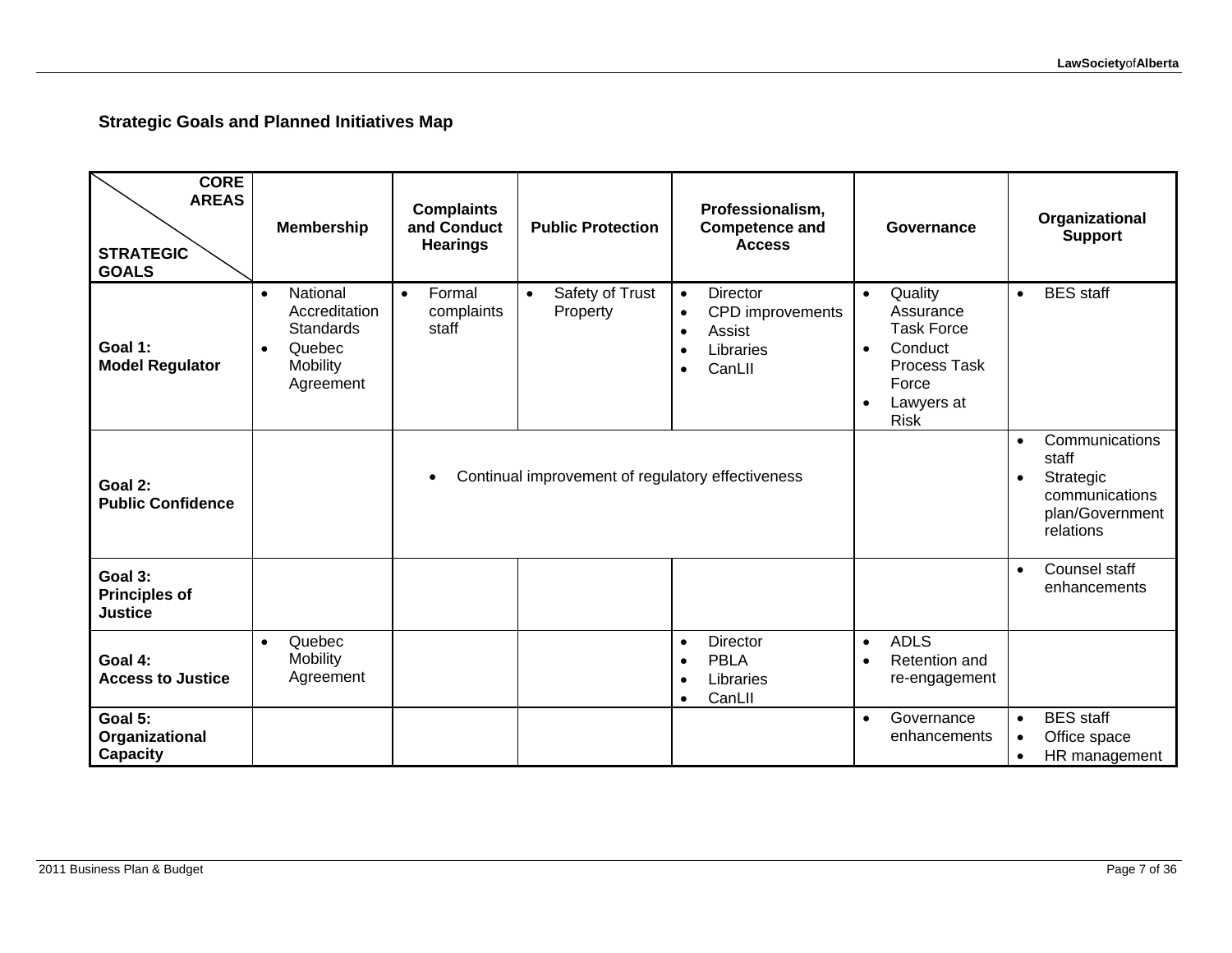### **Business Plan**

Our business plan focuses on significant planned changes to our policies and programs, and the continued operation of our core programs. These changes are intended to enhance the organization's ability to protect the public interest as articulated in the strategic and operational goals. The major elements of the business plan for the coming year (2011) and subsequent two years (2012 and 2013) are:

#### *Enhancements*

- Implement the new Safety of Trust Property program, including significant eBusiness features (i.e. electronic filing of annual trust information and computerized audit of electronically submitted trust accounting data);
- Improve the service quality and timeliness of the complaints process, particularly with respect to formal complaints;
- Improve our complaints and hearings processes through the development of a plan in the Conduct Process Task Force and beginning the implementation of that plan;
- Address issues around access to legal services through the Alternative Delivery of Legal Services Task Force and the Retention and Re-engagement Task Force;
- Better support Benchers and other volunteers through training programs and by providing collaborative and remote access tools for volunteers and staff;
- Strengthen our ability to support the professionalism, competence and access to the profession by moving management of those programs from the Executive Director to a dedicated management position;
- Develop organizational capacity to successfully manage major change initiatives like Safety of Trust Property, electronic document management, enhancements to our regulatory and membership information systems, and development of more eBusiness services to improve customer service;
- Move to additional office space in order to accommodate staff and volunteers ;
- Enhance our performance measurement programs to better measure and demonstrate the effectiveness of our regulatory work;
- Plan for the organization's move to electronic document management; and
- Enhance our ability to communicate the value of an independently regulated legal profession through a review of our existing government relations program, and development and implementation of enhancements.

#### *Core business*

These enhancements take place in the context of the ongoing core activities of the Law Society. These core activities represent the regulatory foundation upon which improvements are made.

It is these critical core activities that drive the fundamental cost structure of the organization. A large part of the annual budget that is developed as a consequence of the business plan is reflective of these core regulatory activities.

The following analysis describes the core activities of our five business units, area goals, and significant initiatives planned in each area.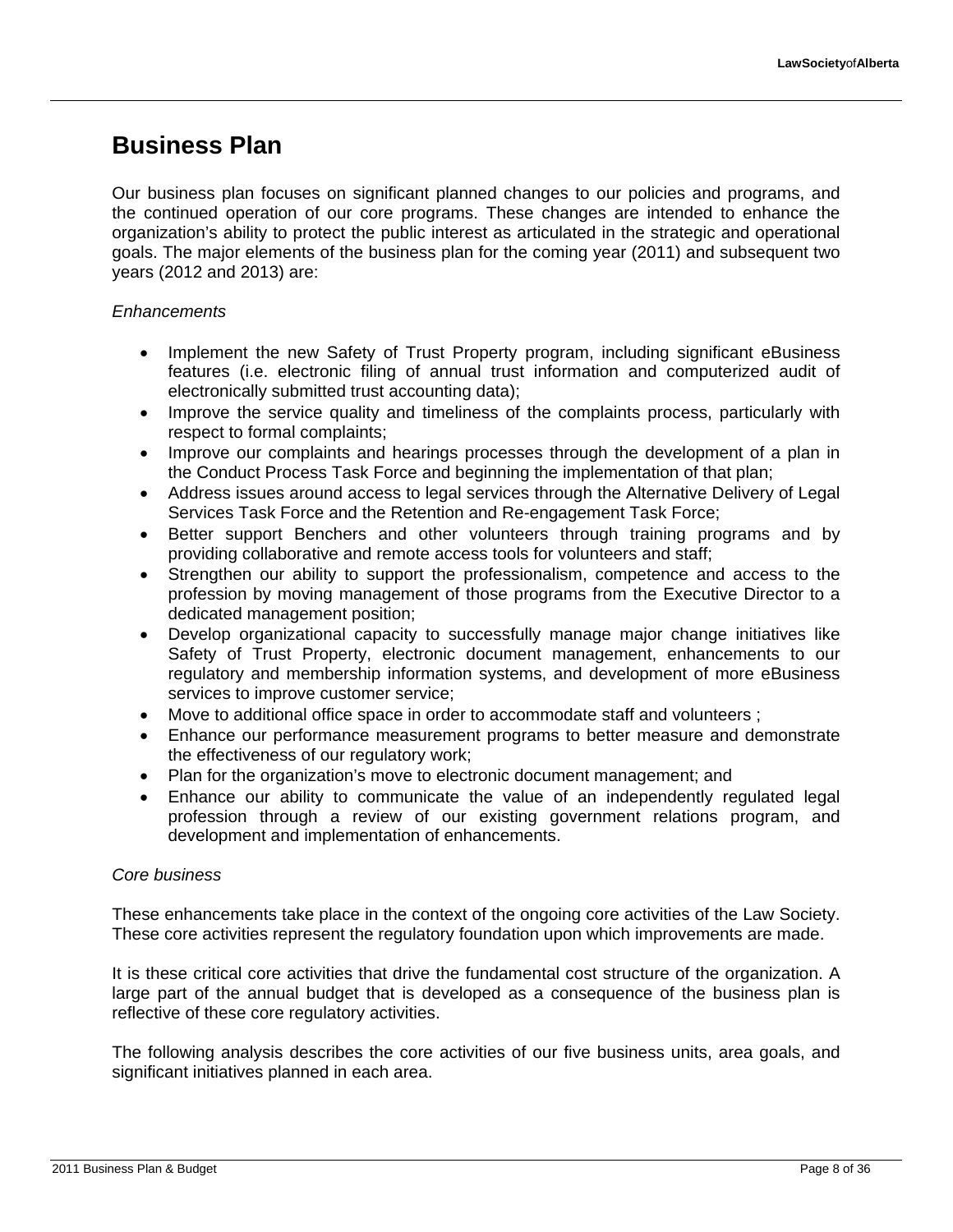#### *Membership*

#### **Core activities**:

This group is responsible for the administration of numerous membership transactions including: students-at-law, enrolment and reinstatement of lawyers, transfer of inter-jurisdictional lawyers, Professional Corporations and Limited Liability Partnerships, membership status and address changes, insurance changes and membership renewals. The bar admission program (CPLED) is funded and managed through this department.

On an annual basis, this group of nine employees processes renewals for approximately 8,500 active, 2,000 inactive and 5,800 insured lawyers. They also process over 300 applications for students-at-law and 100 transfer applications as well as annual renewals for about 2,300 Professional Corporations and 170 Limited Liability Partnerships.

#### **Goals:**

- Serve the public interest by ensuring high standards of competence and good character for all those applicants seeking admission to and practicing law in Alberta.
- Provide a high level of customer service (internal and external customers).
- Provide service to lawyers while facilitating annual regulatory requirements such as, annual renewal of membership, insurance, PC and LLP registrations.
- Continue to enhance risk assessment management internally as well as in cooperation with the larger corporate program regarding risk assessment.
- Continue to evolve business practices, policies and documentation to accommodate expectations of our customers and to operate as a model regulator by moving to self-service, web-based transactions.
- Enhance our relationship with our customers (lawyers, students, etc.) through improvements to the website, forms and an increased number of presentations to our customers.
- Enhance our relationship and productivity with the CPLED team in order to provide a more cohesive service to students-at-law.

- Enhance customer service and internal efficiencies through the implementation of a "call centre" process through the technology of our internet based telephone system.
- If the necessary amendments to the *Legal Profession Act* are made, adapt the Rules and internal processes to accommodate the Quebec Mobility Agreement.
- Participate in the development of national accreditation standards.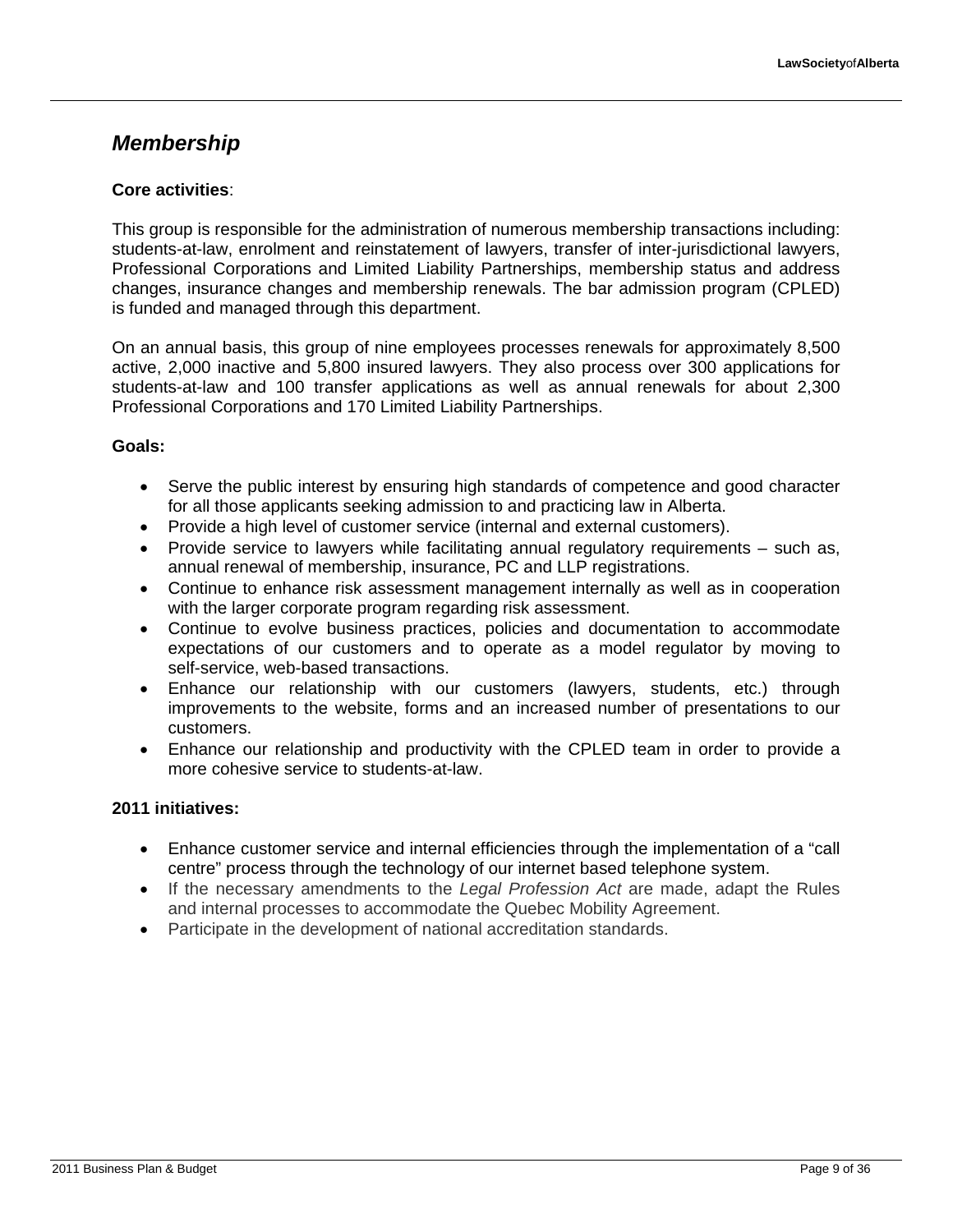### *Complaints and Conduct Hearings*

#### **Core activities**:

This core area consisting of 40 staff reviews, resolves where possible, and investigates complaints, refers to practice review where appropriate, and prosecutes as necessary. The complaints team handles about 3,500 contacts annually from the public, financial institutions, government departments, other regulatory bodies and lawyers. The majority of the contacts received are resolved to the satisfaction of the complainant through an informal process. This informal process includes Law Society staff providing information, referral to other agencies, mediation or other alternate resolution services. Typically 15% (about 500) of these contacts relate to complaints that are serious enough to require formal investigation and review. Of these serious (or formal) complaints, about 10% (roughly 50) ultimately result in conduct hearings.

#### **Goals**:

- Deal with every complaint to ensure it is investigated in an effective and timely manner.
- Deal with matters in practice review when risk appears remediable.
- Prosecute matters in an effective and timely manner.
- Maintain a risk assessment program that supports and furthers the goals and objectives identified in the strategic plan.

- Enhance statistical reporting for the management of the department and for the Executive Director's report.
- Ensure consistency of process between the Calgary and Edmonton Law Society offices.
- Revamp the formal complaints reviews to improve quality and consistency.
- Implement changes to the complaints process as directed by the Conduct Process Task Force.
- Introduce new communication strategies with complainants and witnesses in the hearing process.
- Increase staff to achieve timeliness goals.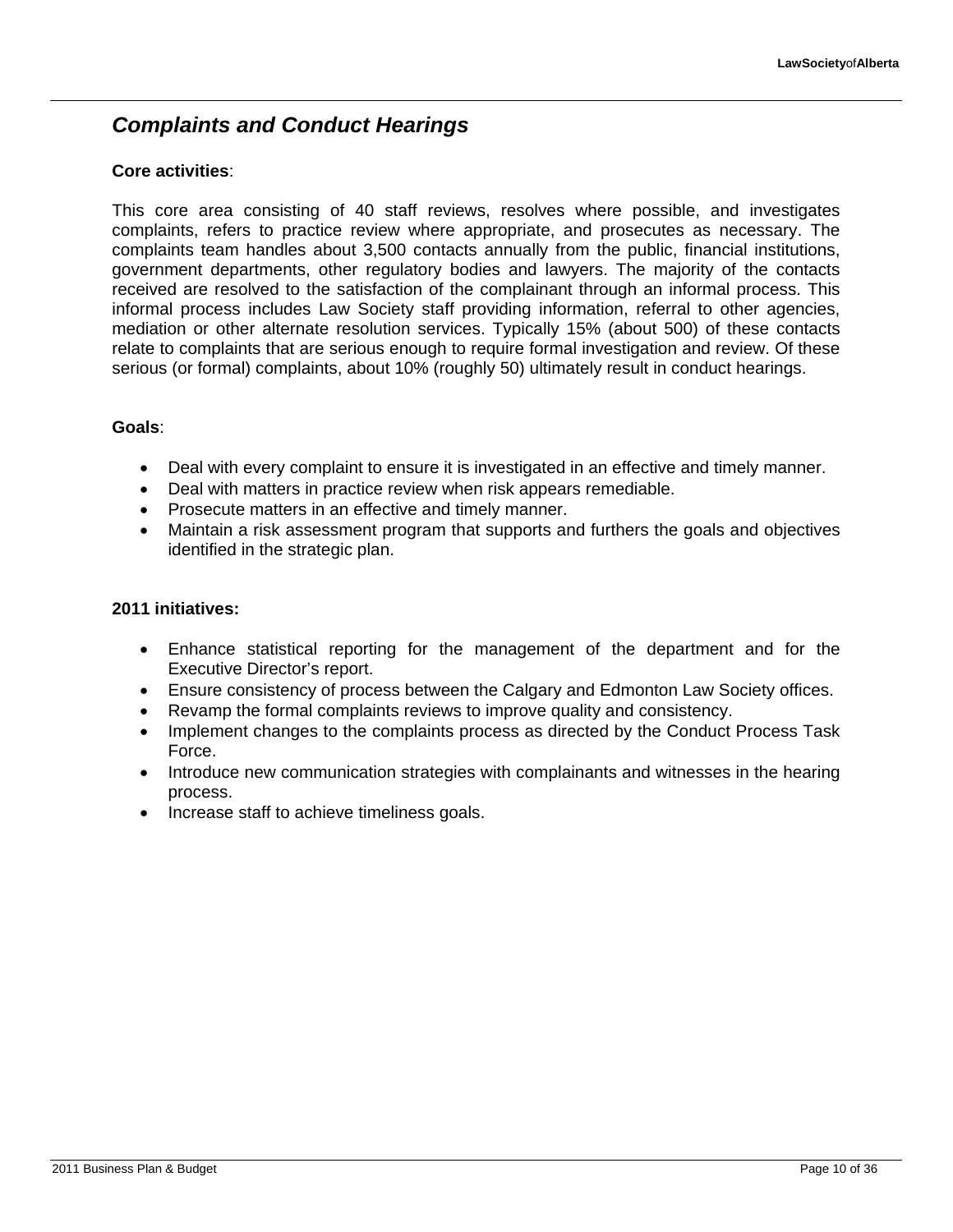### *Public Protection (Safety of Trust Property and the Assurance Fund)*

#### **Core activities:**

This area, which is funded from the Assurance Fund, manages the risk of lawyers holding trust funds, and compensates claimants who suffer financial loss through lawyer misappropriation of trust funds. Programs include the Safety of Trust program (formerly the Trust Audit program), the Custodianship program, the financing of the Assurance Fund, and claims management.

The Trust Audit program conducts approximately 200 examinations of lawyer trust accounts each year. This group consists of seven employees and is supported by the investigative team in the Complaints and Conduct Hearings group. The Trust Audit program will undergo significant changes in 2011 with the introduction of the new Safety of Trust Program.

The Assurance Fund responds to allegations of lawyer misappropriation of trust funds and compensates claimants who have been victims of misappropriation. Claims are reviewed by a Claims Examiner and referred to Trust Audit staff to review the trust account of the lawyer concerned. The total number of open Assurance Fund claims is normally under 200 and typically three Assurance Fund files are opened monthly. Claims are paid from the Assurance Fund levy, as well as a \$10 million dollar bond that functions as insurance.

The Custodianship program is designed to protect the public in the event that a lawyer is unable or not allowed to continue the practice of law. In these circumstances, custodians (lawyers appointed by the court and paid by the Law Society) protect the interests of the client and their trust property until the client is able to arrange appropriate representation. The number of active custodianships is typically around 50. The program is managed by the Director of Lawyer Conduct and supported administratively by two other employees.

#### **Goals:**

- Through the new Safety of Trust Property program, effectively protect the public interest with respect to the safety of trust property held by lawyers.
- Manage every claim to ensure a fair and timely outcome.
- Finance the Assurance Fund in an economically sustainable manner.
- Fairly compensate those who lose money when trust account defalcations occur.
- Identify areas of potential loss and develop programs to assist lawyers to avoid such loss.

- Implement the Safety of Trust Property program.
- Refine the referral process of trust compliance issues to the Conduct department to improve timeliness.
- Develop key performance indicators for Assurance Fund claims processing.
- Develop an enhanced risk management strategy for our Custodianship program.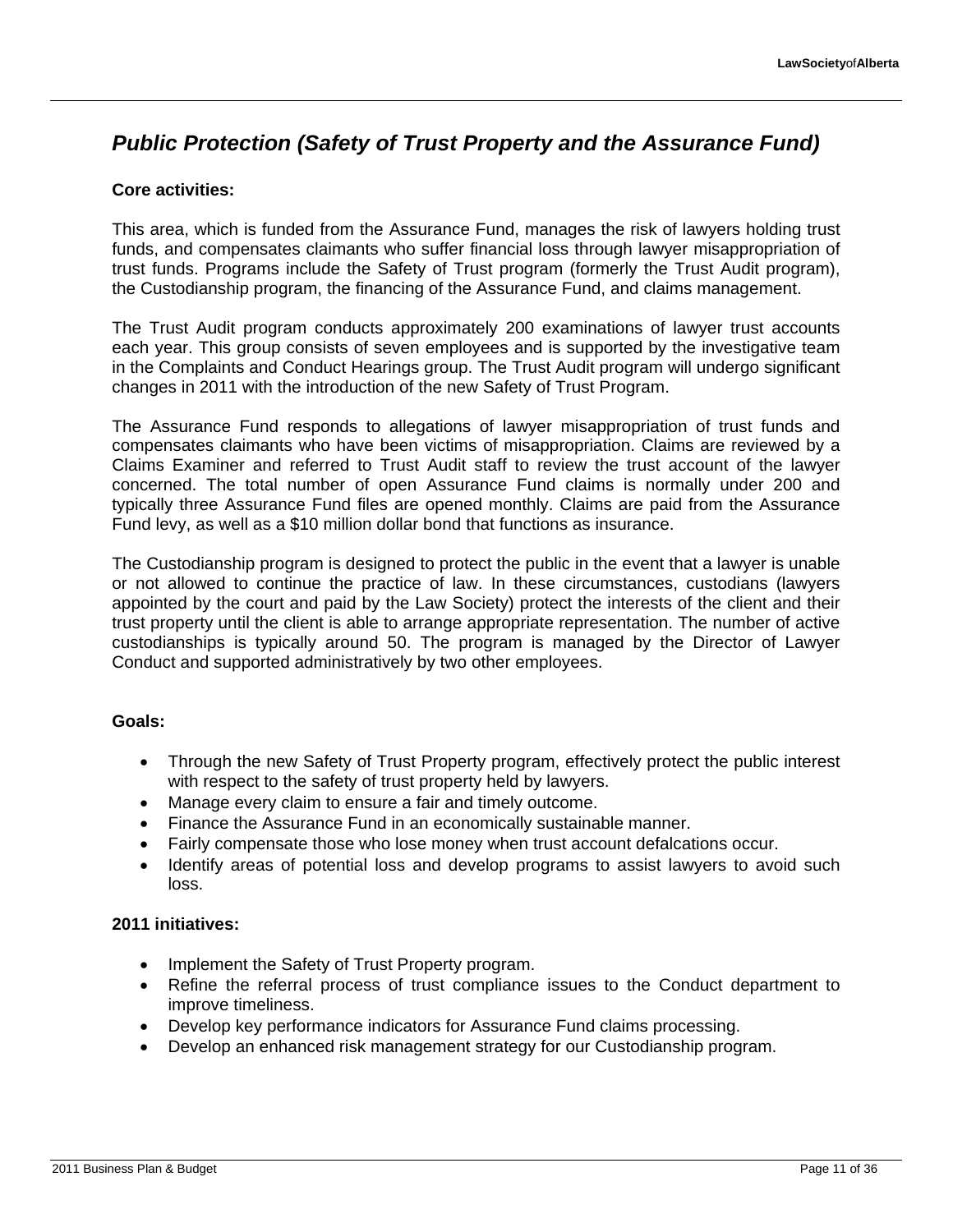#### *Professionalism, Competence and Access*

#### **Core activities:**

This group bundles together all of our programs that support the professional work of lawyers including CPD, practice advice, PBLA, law libraries and CanLII, the Equity Ombudsperson and equity programs, Assist, the Alberta Law Review and our Access to Justice initiatives.

Advice about ethical, practice, practice management and equity issues are delivered by a professional staff of three, with one support person. They deal with about 5,000 calls per year. The CPD program is delivered through other staff and LESA. Practice issues are also addressed through practice advisory committees dealing with family law, corporate and commercial practice, criminal law and real estate.

Other competency supports are provided by funding external parties: the law libraries, CanLII, Alberta Law Review and Assist.

Access to justice work includes funding of PBLA, as well as the Access to Justice Committee and Retention and Re-engagement Task Force.

#### **Goals:**

- Support the professionalism and competence of lawyers through Practice Advisors providing ethics and practice management advice, the Alberta Law Review, CPD, the Equity Ombudsperson, Assist and by providing legal research resources through law libraries and CanLII.
- Consider practice issues in the practice advisory committees.
- Support access to justice through PBLA, the Access to Justice Committee and the Retention and Re-engagement Task Force.

- Lead in the area of national standards by rolling out the Alberta version of the National Model Code with appropriate communication and training strategies.
- Strengthen practitioner support programs by developing and implementing a plan for redevelopment of the startup kit and other practitioner support materials for those seeking assistance from the Practice Advisors/Practice Management Advisor, as well as being resources for use by the Practice Review program.
- Better manage risk by articulating the role of the Practice Advisors in developing and publishing risk management articles, develop a program plan for implementing that role, and then implement the plan.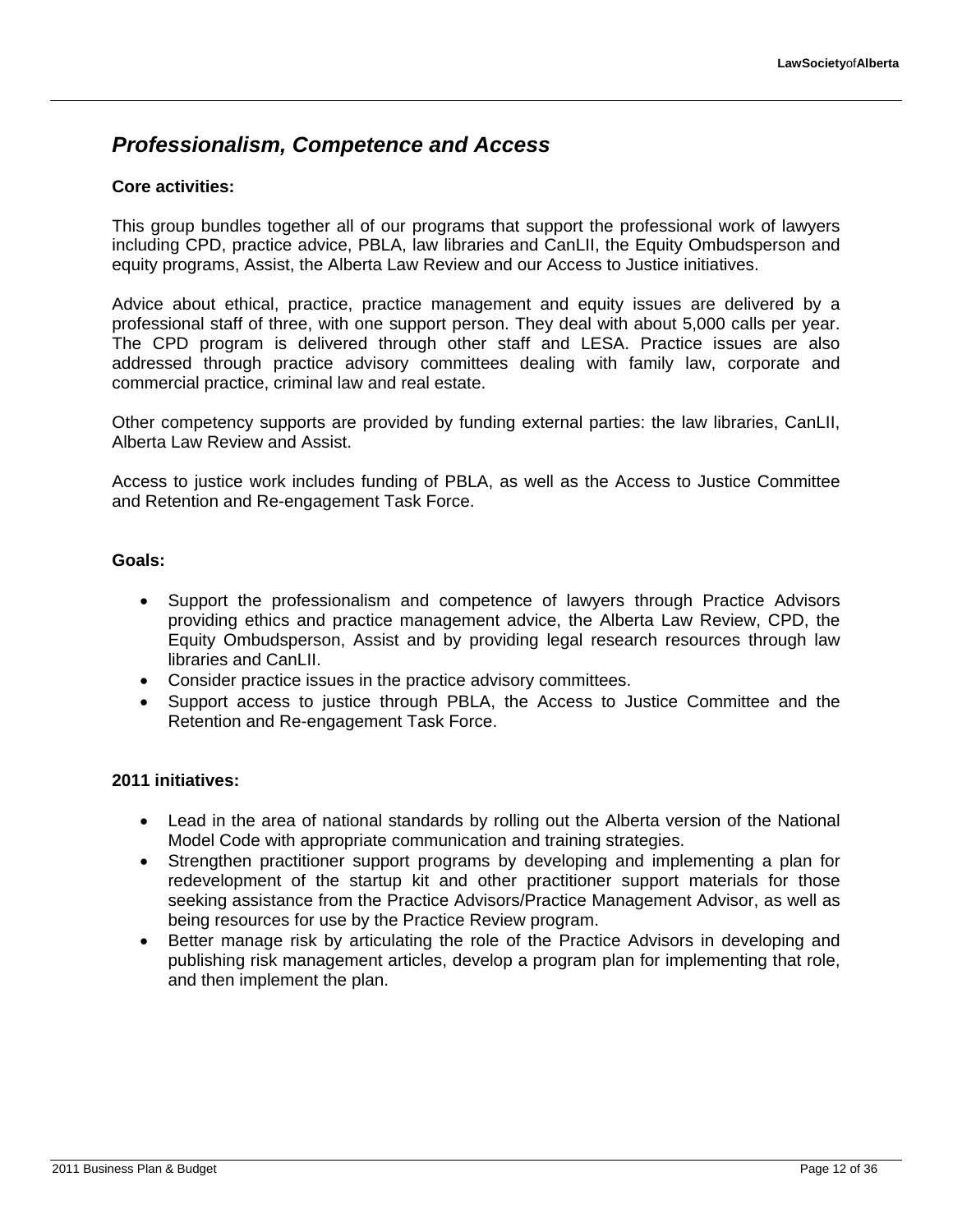#### *Governance*

#### **Core activities:**

The governance of the organization, including the development of policy for consideration by the Benchers, is the focus of this core area. This business unit includes the office of the Executive Director (two employees) and the Policy and Research department (five employees). Ongoing policy work includes:

- Maintain the Policy Development Inventory of Bencher priorities on strategic, process, and potential policy projects, and the Administrative Policy Inventory of administrative policy projects.
- Monitor the local, national, and international regulatory environment to identify potential policy issues, questions, and future policy projects to further the strategic goals of the Law Society.

#### **Goals:**

- Support sustained effective governance of the Law Society through the Benchers and committees.
- Provide training, information and support to assist the Benchers and other volunteers in their work.
- Manage policy issues and prepare policy matters for Bencher discussion.
- Be an active participant in national governance of the profession (primarily through the FLSC).

- Complete the review of the governance policies necessary to fully implement the strategic priority setting exercise.
- Develop and implement a new organizational quarterly progress report based on the strategic priorities identified by the Benchers.
- Implement a rationalized organizational planning cycle, including strategic planning, management planning, business plan development, individual employee goal development, budget development, and associated processes.
- Develop an enhanced Bencher orientation and education process and program including a syllabus and course materials.
- Support Bencher policy projects including the Alternate Delivery of Legal Service, Conduct Process, Retention and Re-engagement, Pro Bono funding, other third party funding and Lawyers at Risk.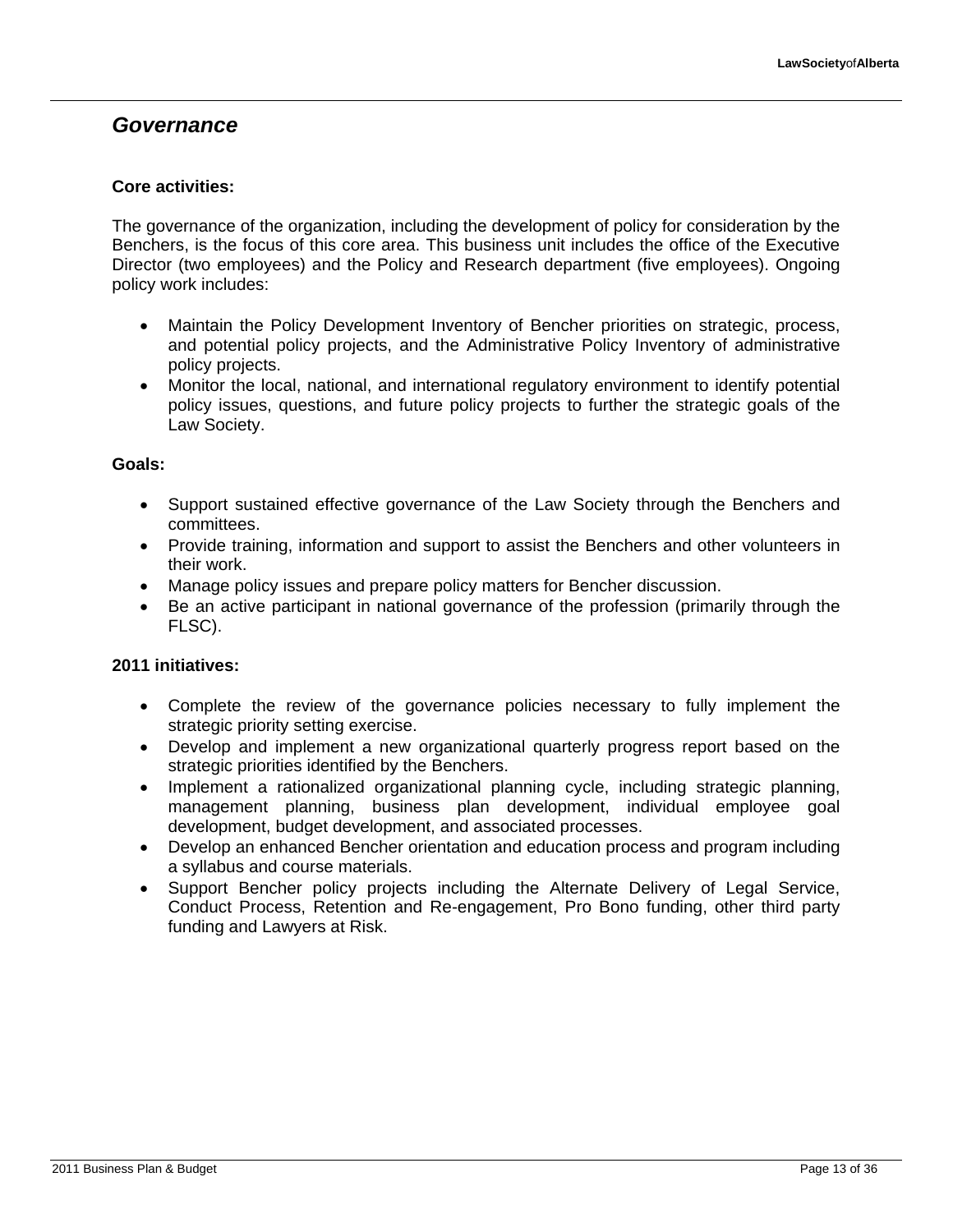### *Organizational Support*

#### *Counsel*

#### **Core activities:**

This department provides litigation support (including hearing counsel for a wide variety of Law Society hearings) as well as corporate counsel services. With a team of eight staff and contract counsel, the department provides the following services:

- Work with knowledgeable professionals and paraprofessionals to provide legal and strategic expertise to all Law Society departments, the Benchers and committees.
- Provide advice on operational and public policy matters including assisting in the analysis, drafting and implementation of initiatives.
- Act as litigators on behalf of the Law Society for all types of internal hearings and appeals, including disciplinary hearings and on behalf of the Law Society before all levels of court.
- Actively monitor challenges and threats to solicitor-client privilege and takes targeted action when appropriate.

#### **Goals:**

- Monitor challenges and threats to solicitor-client privilege and take targeted action.
- Move caseload in accordance with timeliness benchmarks.
- Provide excellent legal advice to clients.
- Identify, analyze and manage risks to the effectiveness and operations of the Law Society.
- Provide excellent counsel support to strategic initiatives requiring counsel input.
- Maintain expertise as a resource on solicitor-client privilege.
- Be recognized as a model counsel department for all Law Societies.

- Complete the transition of caseload reporting and analysis from a manual system to the Legal Suite software program.
- Introduce new communication strategies for encouraging consultation with the counsel department for issues requiring legal advice or risk assessment.
- Introduce new communication strategies with complainants and witnesses.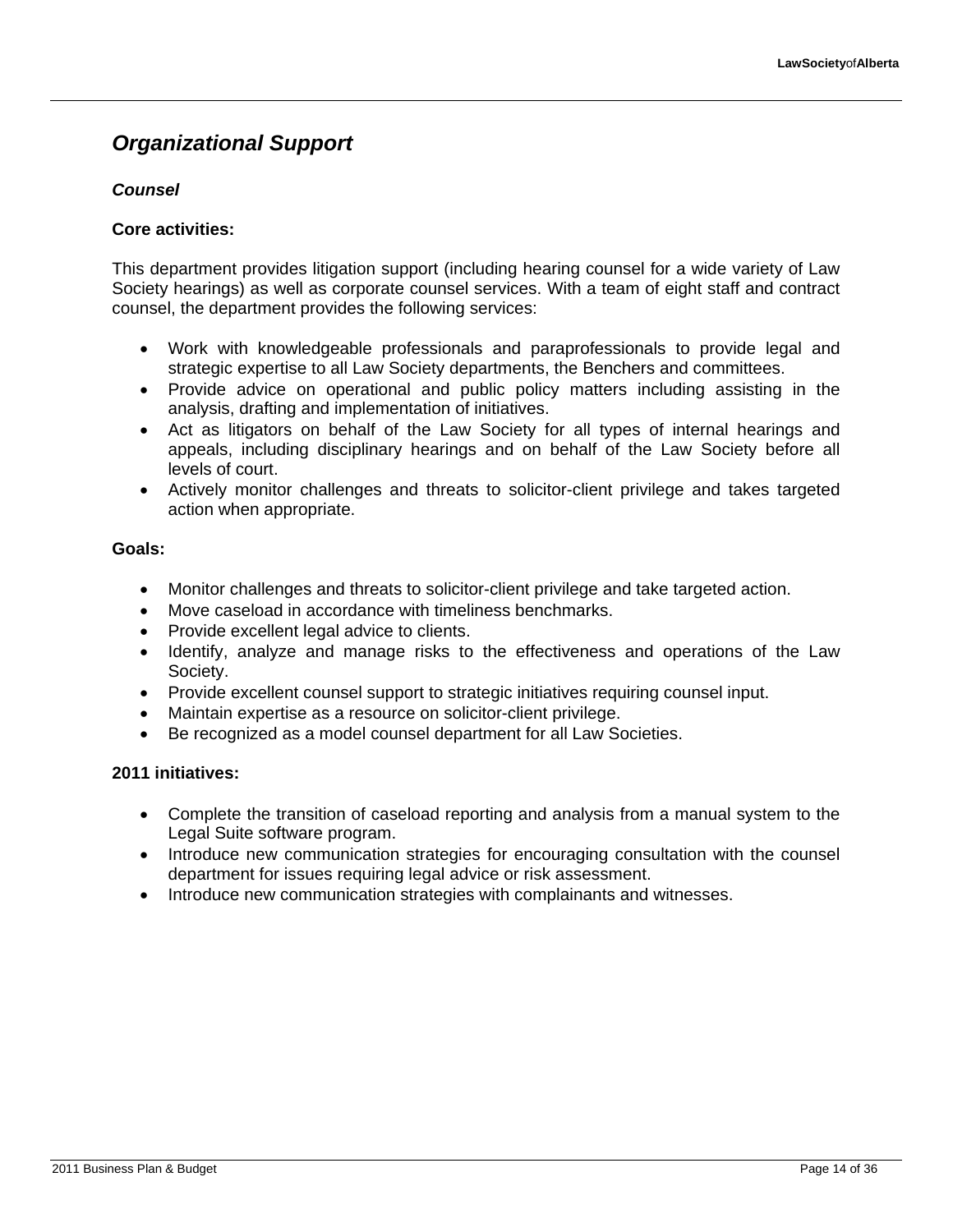#### *Corporate Services:*

#### **Core activities:**

This group provides accounting, IT, communications, records management, business enablement and general office services to Law Society and ALIA staff, Benchers and other volunteers. This organizational support group consists of 34 employees. The teams that comprise Corporate Services are:

- The accounting team handles the financial reporting, budgeting, payroll and cash management of the Law Society and ALIA.
- The IT and Business Enablement Services teams design and maintain the information technology infrastructure required to support the regulatory work of the Law Society. This includes the membership and financial databases, the website, data/video/voice links between the two offices, the video conferencing facilities, remote access, computer hardware and overall systems security.
- The Communications group develops communications tools and techniques to inform key external and internal stakeholders, and provides strategic communications advice to the Benchers and Law Society management.
- Records and Information Management Services securely manage all of the information that is collected and generated by the organization. This includes internally generated records and records the Law Society collects from lawyers through our regulatory processes.
- The Office Services group manages the physical office locations of the Edmonton and Calgary premises, including the very busy meeting facilities. This team also operates the document production facility that produces information materials, particularly for Law Society regulatory and adjudication activities.

#### **Goals:**

- Provide accounting services to the Law Society, ALIA and affiliated organizations.
- Support the Law Society's record keeping, knowledge management and privacy responsibilities.
- Provide effective support for communications to the public, the profession, stakeholders and staff.
- Provide IT services to the organization to track relevant information, permit management of key business processes and support communication of staff, Benchers, volunteers and the public.
- Provide office services support including leased premises management and document reproduction services.

- Within the context of ongoing communications strategic planning, review our current government relations strategy to build relationships with key government stakeholders, and consider and possibly implement enhancements.
- Develop a project plan to outline how the organization will move to electronic document management for our internal documents.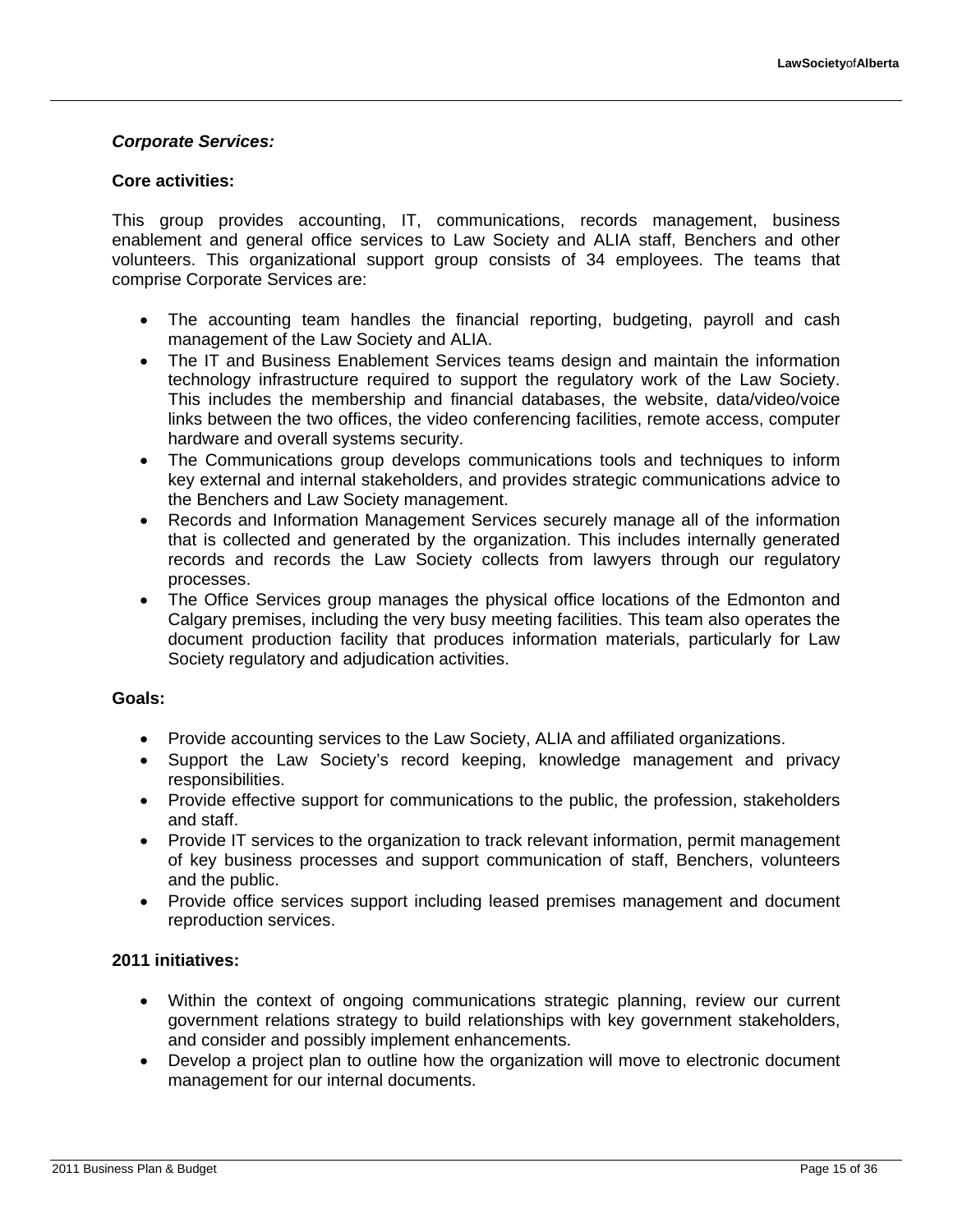- Through the newly formed Business Enablement Services Team, develop organizational capacity to successfully manage major change initiatives like the Safety of Trust Property project and electronic document management, enhancements to our regulatory and membership information systems, and development of more eBusiness services to improve customer service.
- Develop collaboration tools for Benchers, volunteers and staff.
- Manage the relocation of the Edmonton office and identify additional office space to satisfy capacity issues in the Calgary office.

#### *Human Resources*

#### **Core activities:**

This team, consisting of three employees, provides advice and guidance in the effective recruitment and retention of employees who ultimately possess the necessary skills, characteristics and qualifications needed to achieve the Law Society's strategic and operational objectives. This team supports the human resource needs of approximately 115 Law Society and 15 ALIA employees.

#### **Goals:**

- Operate a model HR business unit to ensure HR policies and practices are integrated and aligned with our organizational mission, vision, goals, objectives and strategic initiatives.
- Support all departments in meeting their goals, objectives and strategic initiatives as they relate to human resource initiatives.
- Provide timely and efficient service to internal customers.
- Support the organization in realizing the goal of becoming a model regulator and to be a leader organization of choice for staff by continuing to build and focus on strategic recruiting, hiring, developing and retaining a competent and dedicated workforce.

#### **2011 initiatives:**

 Implement a comprehensive strategic human resources plan that includes recruitment, retention, compensation, employee training/development, performance management and succession planning.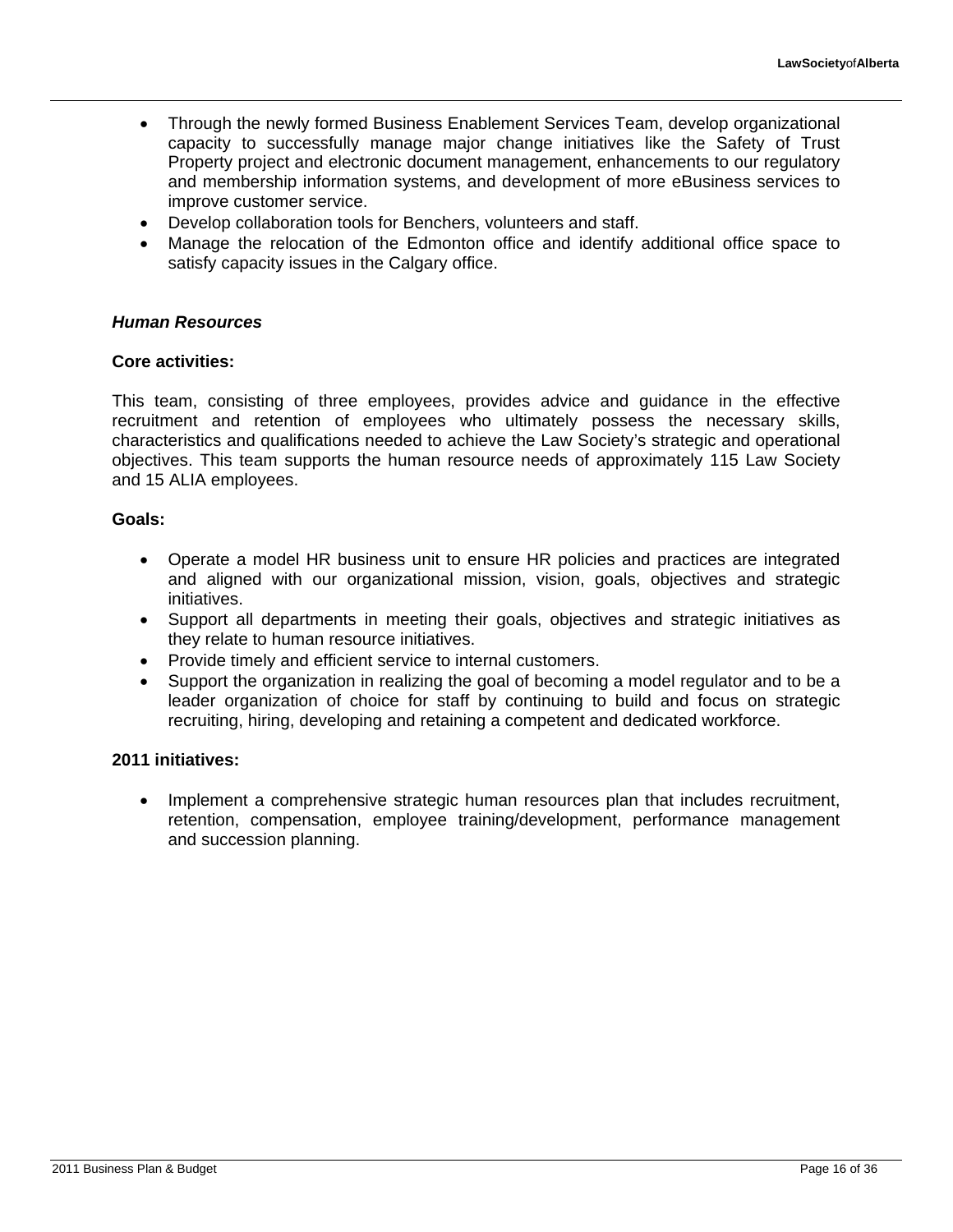### **Summary General Fund Budget**

#### *The Law Society of Alberta General Fund Summary For the Year Ending October 31st*

|                                        | 2010<br><b>Approved</b><br><b>Budget</b> | 2010<br>Forecast* | 2011<br><b>Proposed</b><br><b>Budget</b> | Variance<br>2010 Forecast<br><b>VS</b><br>to 2010 Budget | Variance<br>2011 Budget<br><b>VS</b><br>to 2010 Budget |
|----------------------------------------|------------------------------------------|-------------------|------------------------------------------|----------------------------------------------------------|--------------------------------------------------------|
| <b>Revenue</b>                         |                                          |                   |                                          |                                                          |                                                        |
| Fees                                   | \$<br>13,755,562                         | \$<br>13,674,051  | \$<br>15,804,000                         | \$<br>(81,511)                                           | \$<br>2,048,438                                        |
| Management fees                        | 3,063,696                                | 3,063,696         | 3,356,100                                |                                                          | 292,404                                                |
| Investment income                      | 13,000                                   | 66,000            | 65,000                                   | 53,000                                                   | 52,000                                                 |
| Other                                  | 96,000                                   | 107,500           | 124,500                                  | 11,500                                                   | 28,500                                                 |
|                                        | 16,928,258                               | 16,911,247        | 19,349,600                               | 17,011                                                   | 2,421,342                                              |
| <b>Expenses</b>                        |                                          |                   |                                          |                                                          |                                                        |
| Membership                             | 1,121,962                                | 1,067,569         | 1,143,320                                | 54,393)                                                  | 21,358                                                 |
| Complaints and conduct hearings        | 3,328,747                                | 3,258,834         | 3,746,190                                | 69,913)                                                  | 417,443                                                |
| Professionalism, competence and access | 2,416,674                                | 2,380,078         | 2,865,670                                | 36,596)                                                  | 448,996                                                |
| Governance                             | 2,213,148                                | 2,258,380         | 2,254,430                                | 45,232                                                   | 41,282                                                 |
| Organizational support                 | 7,790,895                                | 7,489,401         | 9,135,875                                | 301,494)                                                 | 1,344,980                                              |
|                                        | 16,871,426                               | 16,454,262        | 19,145,485                               | 417,164)                                                 | 2,274,059                                              |
| Net Income (loss)                      | \$<br>56,832                             | \$<br>456,985     | \$<br>204,115                            | \$<br>400,153                                            | \$<br>147,283                                          |

*\* Actual results for November 1, 2009 to June 30, 2010 plus estimated results for July 1, 2010 to October 31, 2010*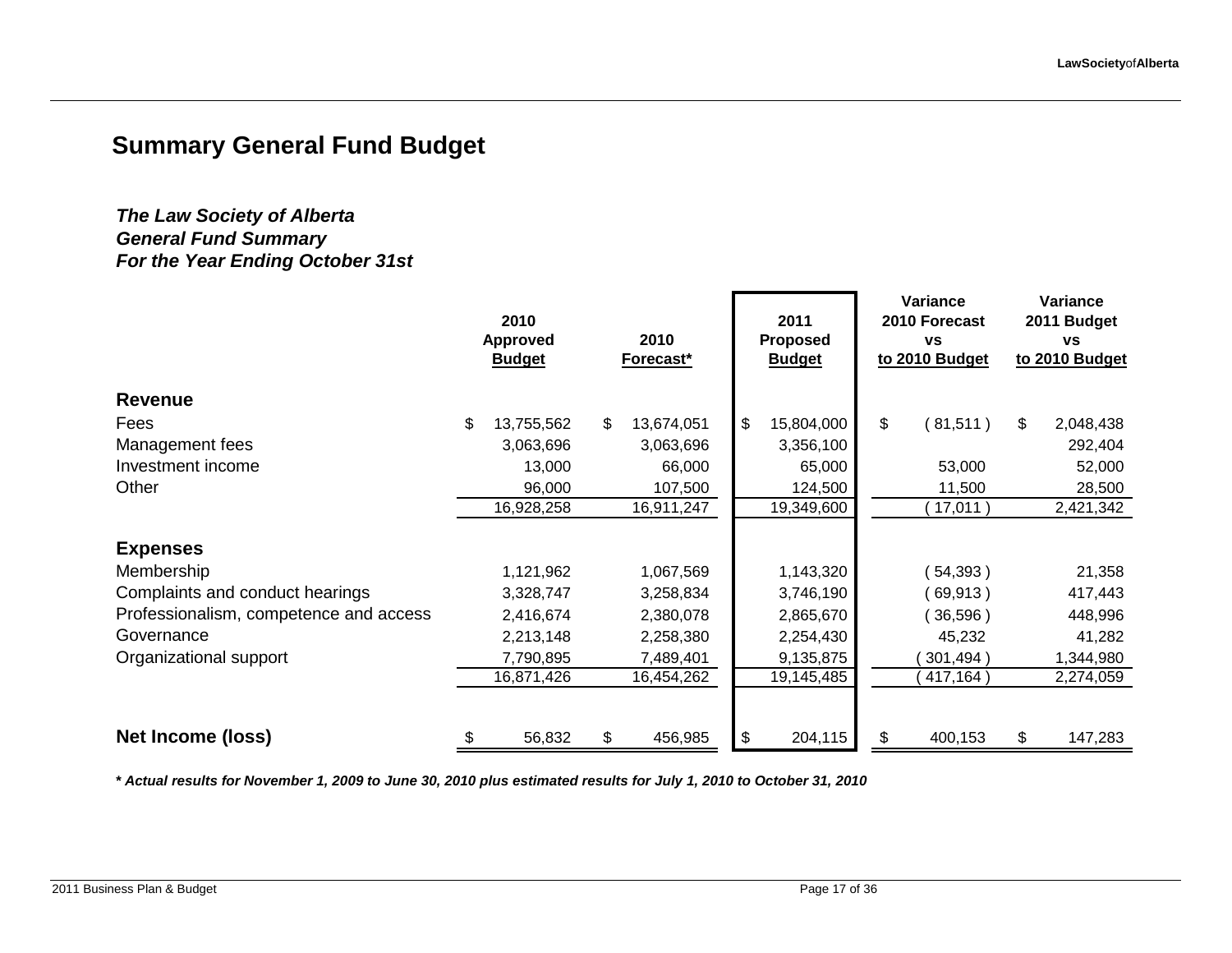### **Summary Assurance Fund Budget**

#### *The Law Society of Alberta Assurance Fund Summary For the Year Ending October 31*

|                                                       |    | 2010<br>Approved<br><b>Budget</b> |    | 2010<br>Forecast* | 2011<br><b>Proposed</b><br><b>Budget</b> |     | Variance<br>2010 Forecast<br>to 2010 Budget | Variance<br>2011 Budget<br>to 2010 Budget |
|-------------------------------------------------------|----|-----------------------------------|----|-------------------|------------------------------------------|-----|---------------------------------------------|-------------------------------------------|
| <b>Revenue</b>                                        |    |                                   |    |                   |                                          |     |                                             |                                           |
| Fees                                                  | \$ | 4,793,700                         | \$ | 4,850,000         | \$<br>4,879,200                          | \$  | 56,300                                      | \$<br>85,500                              |
| Investment income                                     |    | 497,000                           |    | 706,800           | 462,000                                  |     | 209,800                                     | 35,000)                                   |
|                                                       |    | 5,290,700                         |    | 5,556,800         | 5,341,200                                |     | 266,100                                     | 50,500                                    |
| <b>Expenses</b>                                       |    |                                   |    |                   |                                          |     |                                             |                                           |
| Organizational support                                |    | 67,800                            |    | 54,327            | 56,000                                   |     | (13, 473)                                   | (11,800)                                  |
| Administration                                        |    | 2,152,104                         |    | 2,148,104         | 2,321,720                                |     | $4,000$ )                                   | 169,616                                   |
| Trust audit and custodianship costs                   |    | 2,838,152                         |    | 2,936,100         | 2,685,375                                |     | 97,948                                      | (152, 777)                                |
| Provision for claims and costs                        |    | 250,000                           |    | 250,000           | 250,000                                  |     |                                             |                                           |
|                                                       |    | 5,308,056                         |    | 5,388,531         | 5,313,095                                |     | 80,475                                      | 5,039                                     |
| Net Income (loss) before other items                  |    | (17,356)                          |    | 168,269           | 28,105                                   |     | 185,625                                     | 45,461                                    |
| Other items:                                          |    |                                   |    |                   |                                          |     |                                             |                                           |
| Unrealized gain (loss) on market value of investments |    |                                   |    | 400,000)          |                                          |     | 400,000)                                    |                                           |
| Net Income (loss)                                     | \$ | $17,356$ )                        | S  | 231,731           | \$<br>28,105                             | \$. | 214,375)                                    | \$<br>45,461                              |

*\* Actual results for November 1, 2009 to June 30, 2010 plus estimated results for July 1, 2010 to October 31, 2010*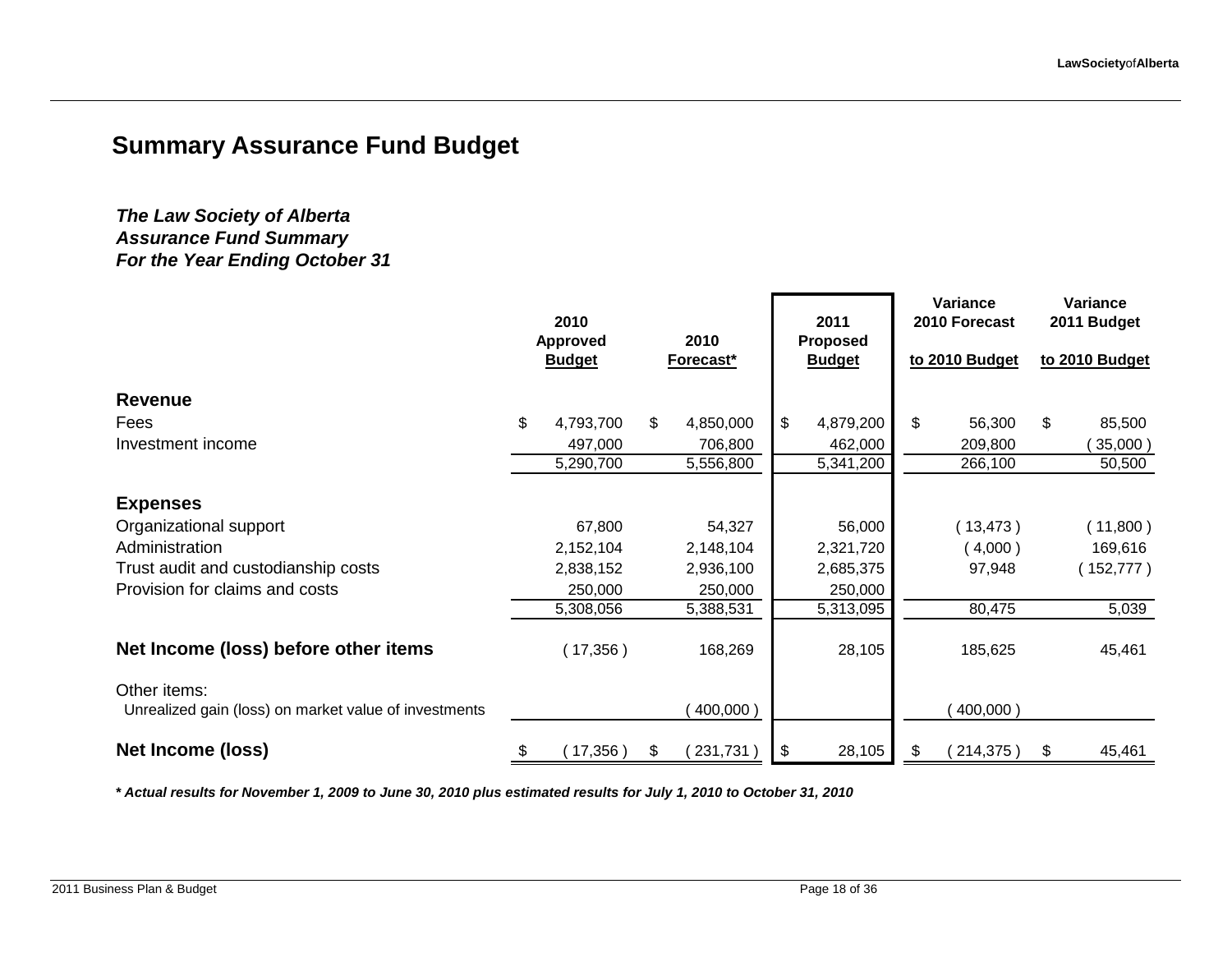### **Summary Viscount Bennett Fund Budget**

#### *For the Year Ending October 31 The Law Society of Alberta Viscount Bennett Fund Summary*

|                                                                       | 2010<br><b>Approved</b><br><b>Budget</b> |        |     | 2010<br>Forecast* |               | 2011<br><b>Proposed</b><br><b>Budget</b> | Variance<br>2010 Forecast<br>to 2010 Budget | Variance<br>2011 Budget<br>to 2010 Budget |         |  |
|-----------------------------------------------------------------------|------------------------------------------|--------|-----|-------------------|---------------|------------------------------------------|---------------------------------------------|-------------------------------------------|---------|--|
| <b>Revenue</b>                                                        |                                          |        |     |                   |               |                                          |                                             |                                           |         |  |
| Investment income                                                     | \$                                       | 46,400 | \$. | 60,150            | $\frac{1}{2}$ | 45,000                                   | \$<br>13,750                                | $\boldsymbol{\mathsf{S}}$                 | (1,400) |  |
| <b>Expenses</b>                                                       |                                          |        |     |                   |               |                                          |                                             |                                           |         |  |
| Organizational support                                                |                                          | 3,720  |     | 3,600             |               | 3,600                                    | (120)                                       |                                           | (120)   |  |
| Scholarships                                                          |                                          | 40,000 |     | 45,000            |               | 40,000                                   | 5,000                                       |                                           |         |  |
|                                                                       |                                          | 43,720 |     | 48,600            |               | 43,600                                   | 4,880                                       |                                           | 120)    |  |
| Net Income (loss) before other items                                  |                                          | 2,680  |     | 11,550            |               | 1,400                                    | 8,870                                       |                                           | (1,280) |  |
| Other items:<br>Unrealized gain (loss) on market value of investments |                                          |        |     | 30,000            |               |                                          | $30,000$ )                                  |                                           |         |  |
| Net Income (loss)                                                     | \$                                       | 2,680  | S   | 18,450)           | $\sqrt{3}$    | 1,400                                    | \$<br>21,130)                               | \$                                        | (1,280) |  |

*\* Actual results for November 1, 2009 to June 30, 2010 plus estimated results for July 1, 2010 to October 31, 2010*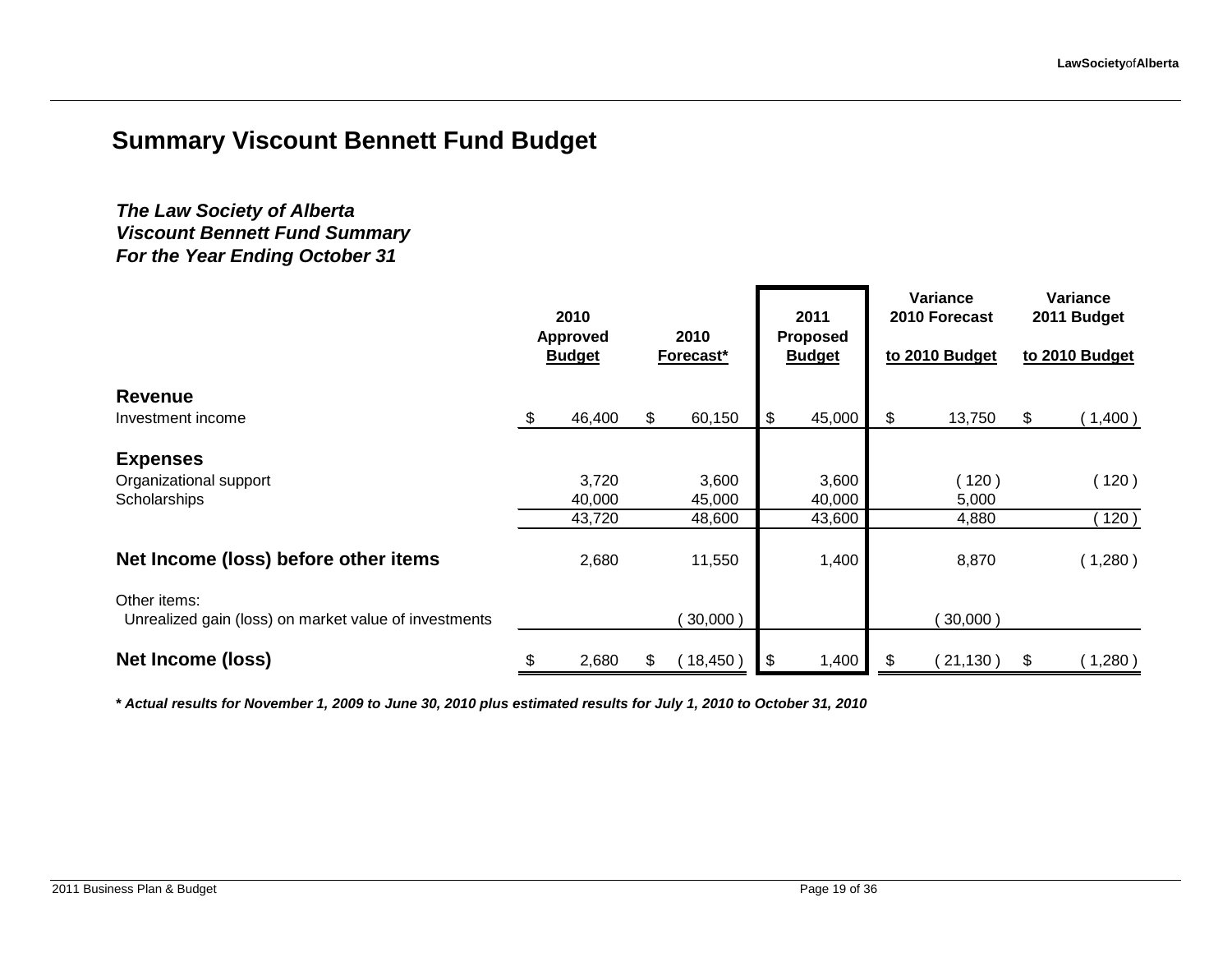### **Target Fund Balances**

### *General Fund*

At the end of any given fiscal period, the balance in the General Fund represents the difference between the assets and liabilities in the fund. This amount is basically the accumulated sum of the fund's earnings in excess of expenses from the inception of the Law Society. Consequently, we often refer to this balance as the "accumulated surplus". By way of example, the balance in the fund at October 31, 2009 is broken down as follows:

| \$3,328,000<br><b>Current assets (mostly cash)</b>                  |             |  |  |  |  |  |  |  |  |  |  |  |  |
|---------------------------------------------------------------------|-------------|--|--|--|--|--|--|--|--|--|--|--|--|
| Capital assets (furniture, computers and<br>leasehold improvements) | \$1,625,000 |  |  |  |  |  |  |  |  |  |  |  |  |
| (\$892,000)<br>Current liabilities (mostly trade payables)          |             |  |  |  |  |  |  |  |  |  |  |  |  |
| Long-term liabilities                                               | (\$968,000) |  |  |  |  |  |  |  |  |  |  |  |  |
|                                                                     |             |  |  |  |  |  |  |  |  |  |  |  |  |
| Fund balance (the net of the above amounts)                         | \$3,093,000 |  |  |  |  |  |  |  |  |  |  |  |  |

Essentially, the amount in the fund balance is the financial resources available to sustain the operations of the General Fund into the future. This amount will increase (or decrease) based on the net operating results of the General Fund (revenues less expenses).

For planning and budgeting purposes, it is important to get a sense of the target fund balance we need to keep in reserve. If the fund (or accumulated surplus) balance gets too low, we risk being unable to adequately fund our operations without raising lawyer fees too dramatically or being forced to borrow operating funds from external sources. Alternatively, if the fund balance accumulates to too high a level, we are likely charging lawyers unnecessarily excessive fees and/or we are not spending enough to get all of our regulatory work done.

We need to establish a target fund balance threshold or range in case of unusual circumstances or emergencies. If, for some reason, our sources of cash declined dramatically, how much would we need in our accumulated surplus to keep the organization going until such time that additional cash flow could be secured? Obviously, this is a very hypothetical and subjective exercise. However, the analysis below is an attempt to quantify a recommended (or target) balance for the General Fund.

The first issue to consider is what circumstances would cause our cash flow to decline to the point that we would need to rely on our accumulated surplus (or fund balance) to adequately fund our operations. While highly unlikely, the following hypothetical situations could occur:

 The Law Society suffers a significant employee theft in excess of our insured amount of \$500K.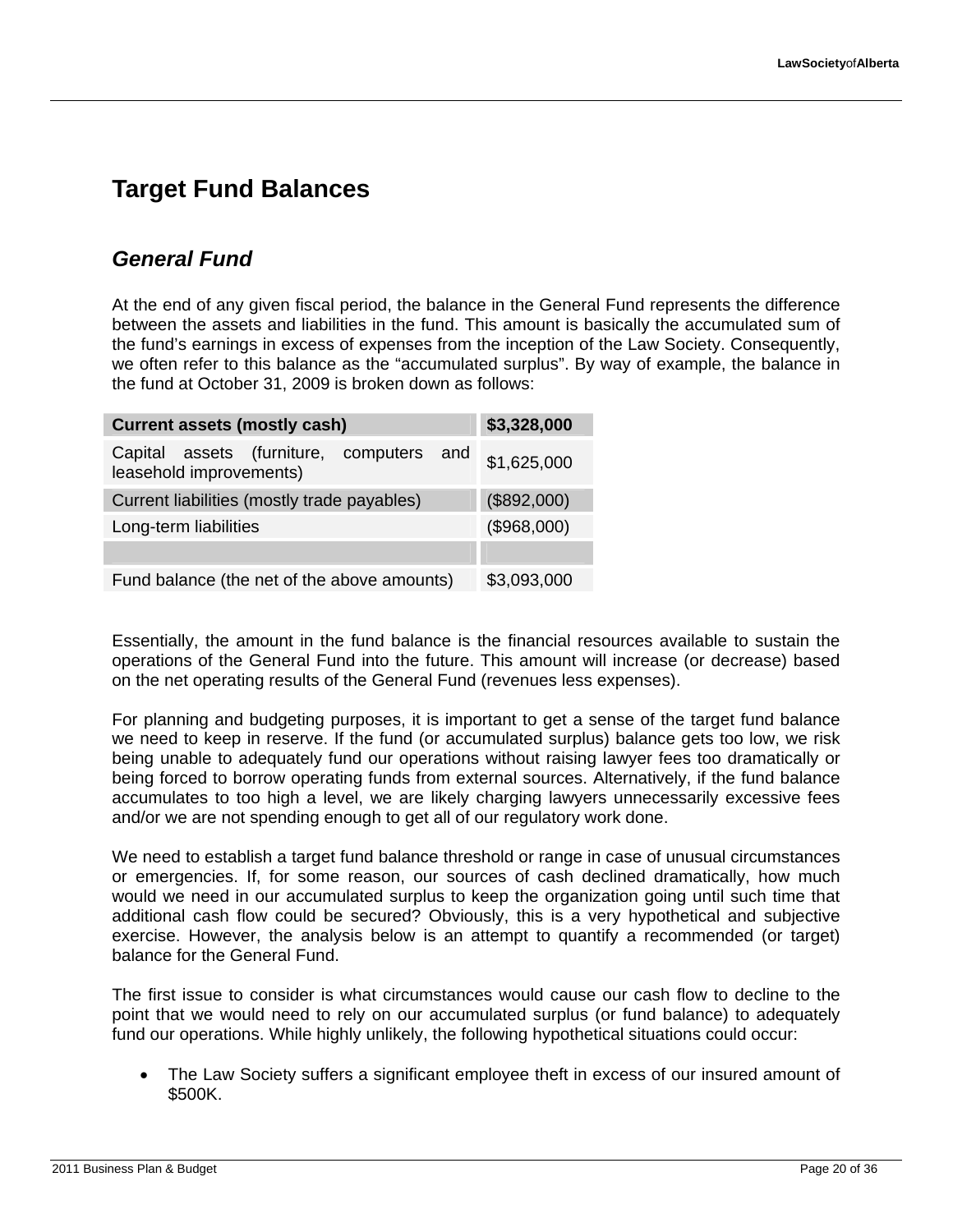- We make a large unbudgeted expenditure without considering the impact on our cash flow.
- The economy crashes, resulting in a severe decline in the collectability of lawyer fees.
- We have an unusually large increase in our budgeted expenditures that require additional cash resources between the end of our fiscal year (October 31) and the beginning of the next fee billing cycle (March 15).

Under one or more of these scenarios, what amount should we have in the accumulated surplus balance to feel comfortable that the Law Society can continue operations until adequate cash flow is generated? In general, we would need financial resources for the following things:

- Operations;
- Significant planned special projects; and
- Contingencies (or unexpected expenditures).

#### *Operations***:**

Operating expenses include recurring expenditures like wages, rent, contract services and supplies required for the normal and planned operation of General Fund activities. Our monthly operating cash flow requirements can be estimated by looking at our budgeted operating expenses for the coming year. If we were to run out of operating cash resources, the issue then becomes how long it would take us to get approval to issue a special levy on Alberta lawyers and then collect it. It would be this period of time for which we would need cash to fund our operations. In such an unusual situation, we estimate it would take about one to two months to generate sufficient cash flow from a special assessment. Consequently, we would need about 10% to 15% of our annual operating expenditure budget to see us through.

#### *Special projects:*

These are non-recurring activities outside the scope of our normal, recurring operations. The  $2007$  100<sup>th</sup> Anniversary project is a good example of this type of non-recurring activity/expenditure. Another example would be the amount we need to spend on the Safety of Trust Property project.

#### *Contingencies:*

Contingencies are significant expenditures that we can't plan for and are very difficult to predict both in terms of amount and probability of occurrence. Such contingencies could take the form of a civil matter that creates a large unplanned liability that needs to be settled. Another example would be a complicated and expensive conduct matter that needs to be dealt with during the current budget cycle. There can be situations where Assurance Fund claims need to be settled before the adjudicative process can be applied. Such claims would have to be paid through the General Fund as the Assurance Fund cannot issue settlement payments. It's very difficult to quantify the potential financial impact of such contingencies, but they could likely range between \$500K and \$1 million.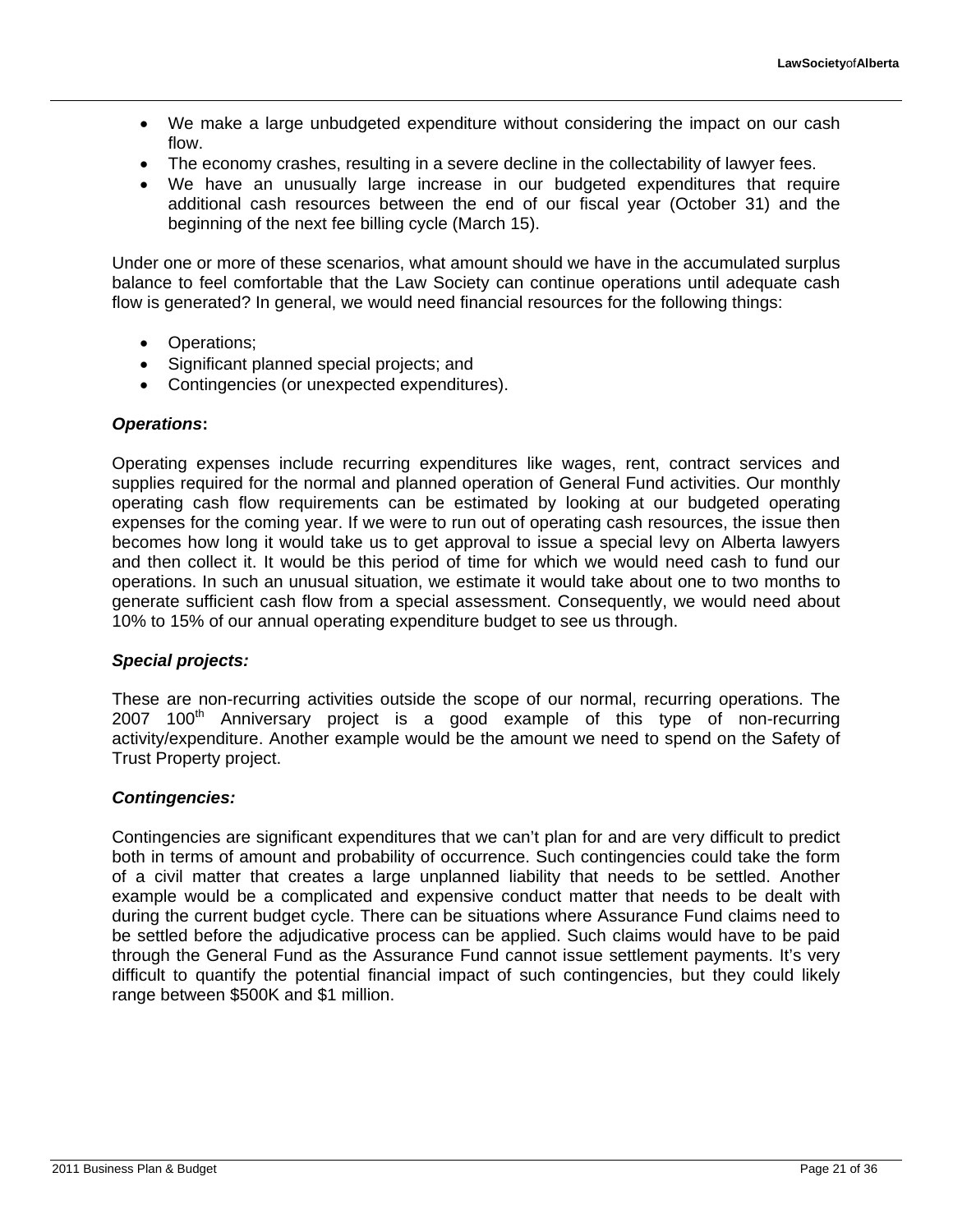#### *Target General Fund Balance*

Based on the above analysis, the Law Society should maintain the General Fund (or the accumulated surplus) in the following range:

| The amount invested in capital assets | \$1,700,000                |
|---------------------------------------|----------------------------|
| Operating cash flow                   | \$1,500,000 to \$2,000,000 |
| Special projects                      | \$200,000                  |
| Contingencies                         | \$500,000 to \$1,000,000   |
| Target General Fund balance           | \$3,900,000 to \$4,900,000 |

As illustrated in Appendix 3, the proposed General Fund budget places the anticipated fund balance just below the range indicated above. The Benchers may need to consider additional practice fee increases over the next few years to build the fund back toward the target amount.

#### *Assurance Fund*

The Assurance Fund finances a significant portion of our Trust Safety operations, as well as custodianships and the processing and paying of Assurance Fund claims. Trust Safety and custodianships are funded as programs, and are relatively stable.

Claims against the Assurance Fund are funded in a manner that is similar to the funding of an insurance program. We use a consulting actuary to provide advice about how much money to put aside to fund claims, and that advice is incorporated into the budget. The structure of the fund of money to pay claims is this:

| First \$1.5 million      | <b>Law Society</b> |
|--------------------------|--------------------|
| \$1.5 - \$11.5 Million   | bond               |
| More than \$11.5 million | <b>Law Society</b> |

The bond operates somewhat like insurance. We purchase the bond, and then make claims against it if claims are made against the Fund.

As indicated in Appendix 3 the projected Assurance Fund (or contingency reserve) balance at October 31, 2010 is \$7.7 million. This represents the financial resources available in the Assurance Fund for contingencies after taking into account our estimated liability for claims and costs (the net claims reserve).

The risk that we would need to utilize a significant portion of the Assurance Fund contingency reserve relates to the following circumstances:

- There is a catastrophic loss that puts us over the \$10 million insured level covered by our indemnity bond.
- We incur extraordinary investigation costs to deal with trust defalcations.
- There are additional major related claims that come to light after the year in which the initial claim was covered by our indemnity bond. Such subsequent claims may not be covered by our bond.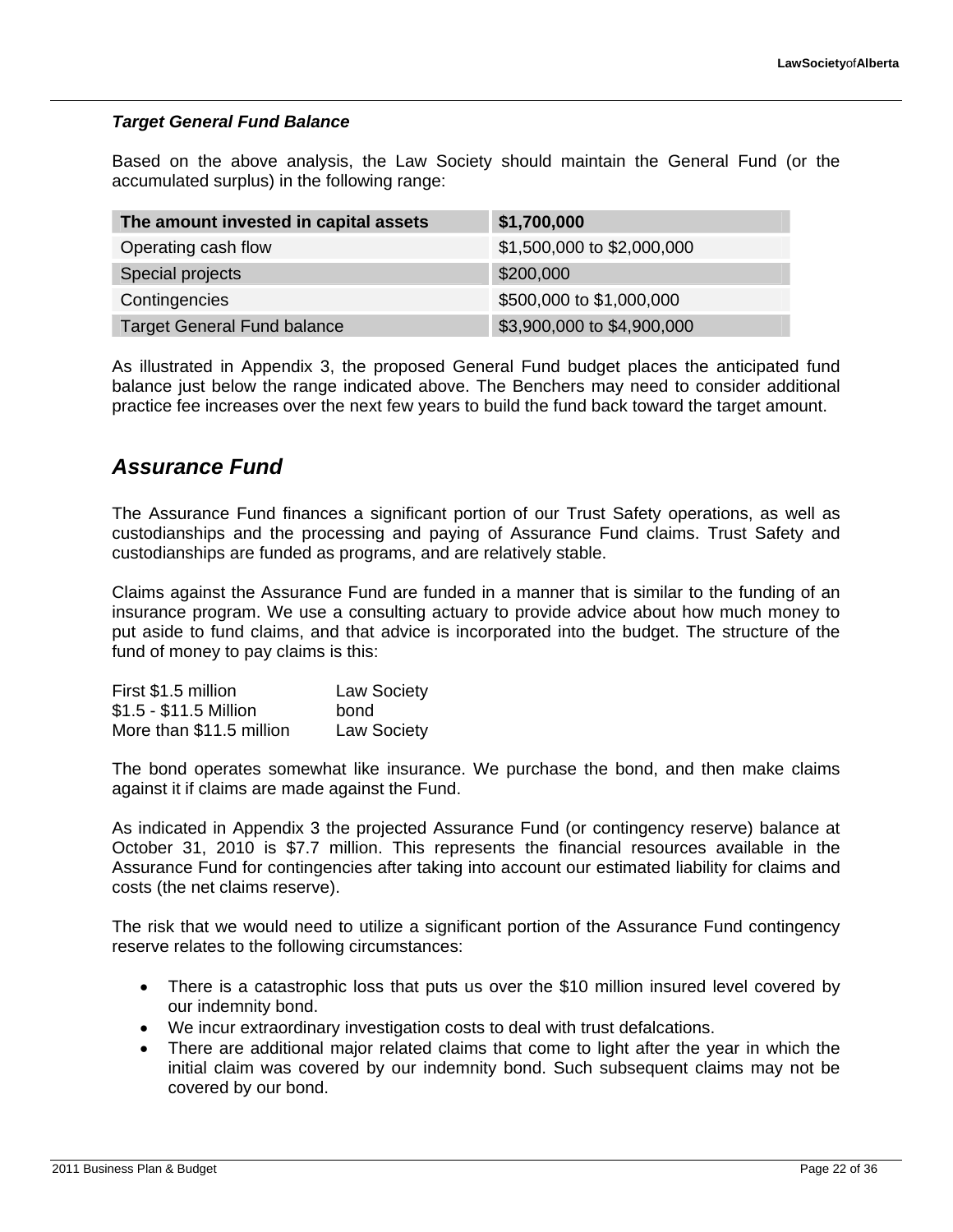## **Appendix 1 - Capital Budget**

#### **The Law Society of Alberta Capital Budget For the Year Ending October 31, 2011**

|                                          | <b>Budget 2011</b>     |                | Forecast 2010 | <b>Budget 2010</b> |         |  |
|------------------------------------------|------------------------|----------------|---------------|--------------------|---------|--|
| <b>Furniture and equipment</b>           |                        |                |               |                    |         |  |
| <b>Edmonton office</b><br>Calgary office | \$<br>20,000<br>50,000 | $\mathfrak{S}$ | 31,700        | \$                 |         |  |
|                                          |                        |                |               |                    |         |  |
|                                          | 70,000                 |                | 31,700        |                    |         |  |
| <b>Computer equipment</b>                |                        |                |               |                    |         |  |
| Software                                 | 165,000                |                | 17,000        |                    | 150,000 |  |
| <b>Computer workstations</b>             | 115,000                |                | 51,000        |                    | 100,000 |  |
| Network servers                          | 255,000                |                | 38,000        |                    | 130,000 |  |
| <b>Printers</b>                          | 35,000                 |                | 18,000        |                    | 20,000  |  |
| Telephone system                         |                        |                | 5,000         |                    | 30,000  |  |
| Website                                  |                        |                | 200,000       |                    | 250,000 |  |
| Document management project              | 165,000                |                |               |                    | 150,000 |  |
| Video conference equipment               | 150,000                |                | 55,000        |                    | 150,000 |  |
| Member database upgrade project          | 75,000                 |                |               |                    |         |  |
|                                          | 960,000                |                | 384,000       |                    | 980,000 |  |
|                                          |                        |                |               |                    |         |  |
| <b>Leasehold improvements</b>            |                        |                |               |                    |         |  |
| Edmonton office                          | 560,000                |                | 280,000       |                    |         |  |
| Calgary office                           | 510,000                |                | 18,500        |                    |         |  |
|                                          | 1,070,000              |                | 298,500       |                    |         |  |
| Total capital additions                  | \$<br>2,100,000        | \$             | 714,200       | \$                 | 980,000 |  |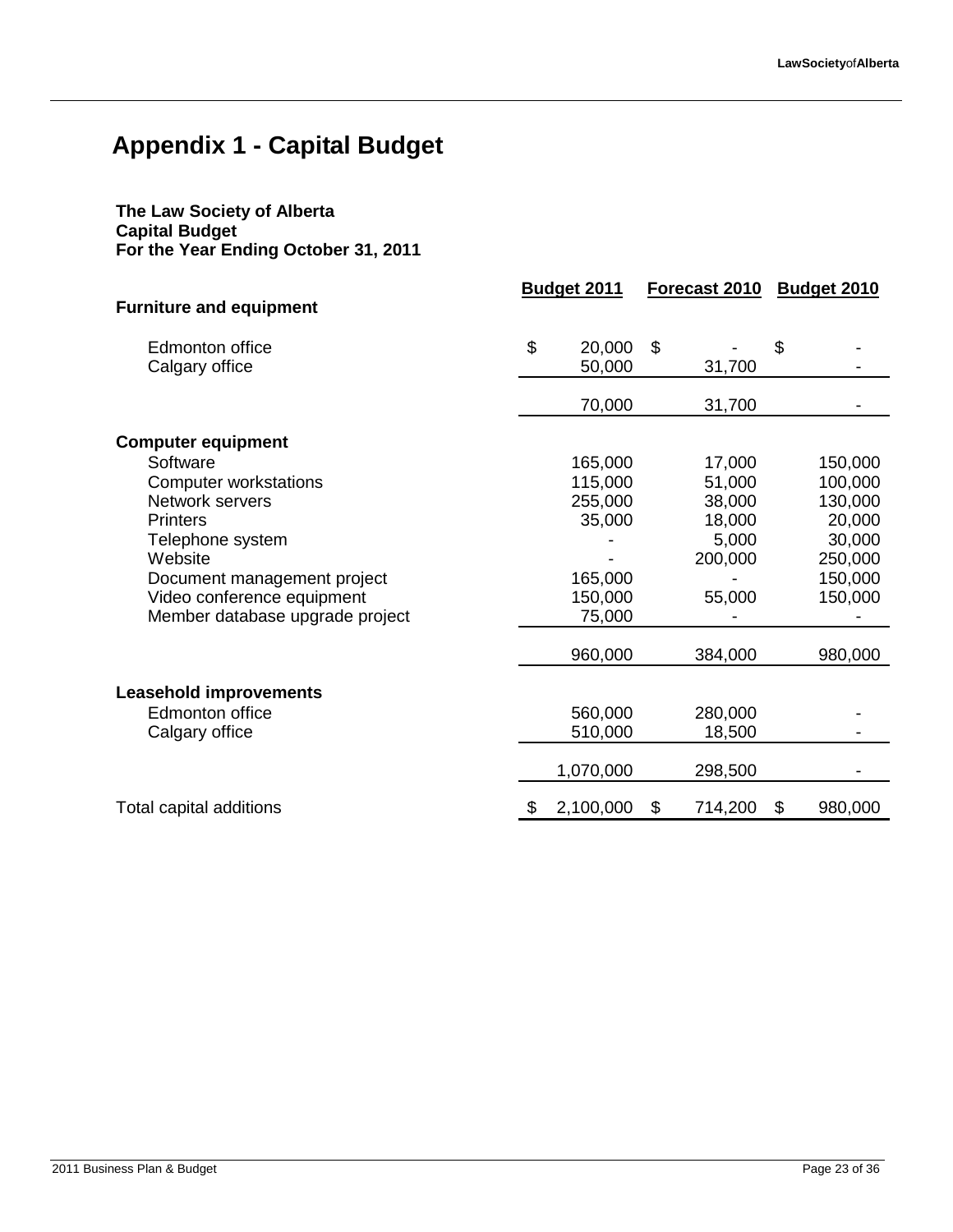### **Appendix 2 – Historical Fee Comparison**

|                                                                | <b>COMBINED ANNUAL FEES &amp; LEVIES</b> |       |                       |       |                               |    |    |                     |         |                      |          |                       |       |                       |
|----------------------------------------------------------------|------------------------------------------|-------|-----------------------|-------|-------------------------------|----|----|---------------------|---------|----------------------|----------|-----------------------|-------|-----------------------|
|                                                                | <b>Proposed</b><br>2011                  |       | 2010                  |       | Proposed & Historical<br>2009 |    |    | 2008                |         | 2007                 |          | 2006                  |       | 2005                  |
| Practice fee (LSA)<br>Assurance levy (LSA)<br><b>Total LSA</b> | 1,700<br>570<br>2,270                    |       | 1,475<br>570<br>2,045 |       | 1.270<br>665<br>,935          |    |    | ,160<br>635<br>,795 |         | 1,095<br>635<br>,730 |          | 1.040<br>425<br>1,465 |       | 1,020<br>260<br>1,280 |
| Insurance levy (ALIA)                                          | 2,900<br>\$5,170                         |       | 2,600<br>4,645        |       | ,800<br>3,735                 |    |    | ,900<br>\$3,695     |         | 2,241<br>\$3,971     |          | 2,770<br>4,235        |       | 2,583<br>\$3,863      |
| Annual Increase (Decrease)                                     |                                          | \$525 |                       | \$910 |                               | \$ | 40 |                     | \$(276) |                      | \$ (264) |                       | \$372 |                       |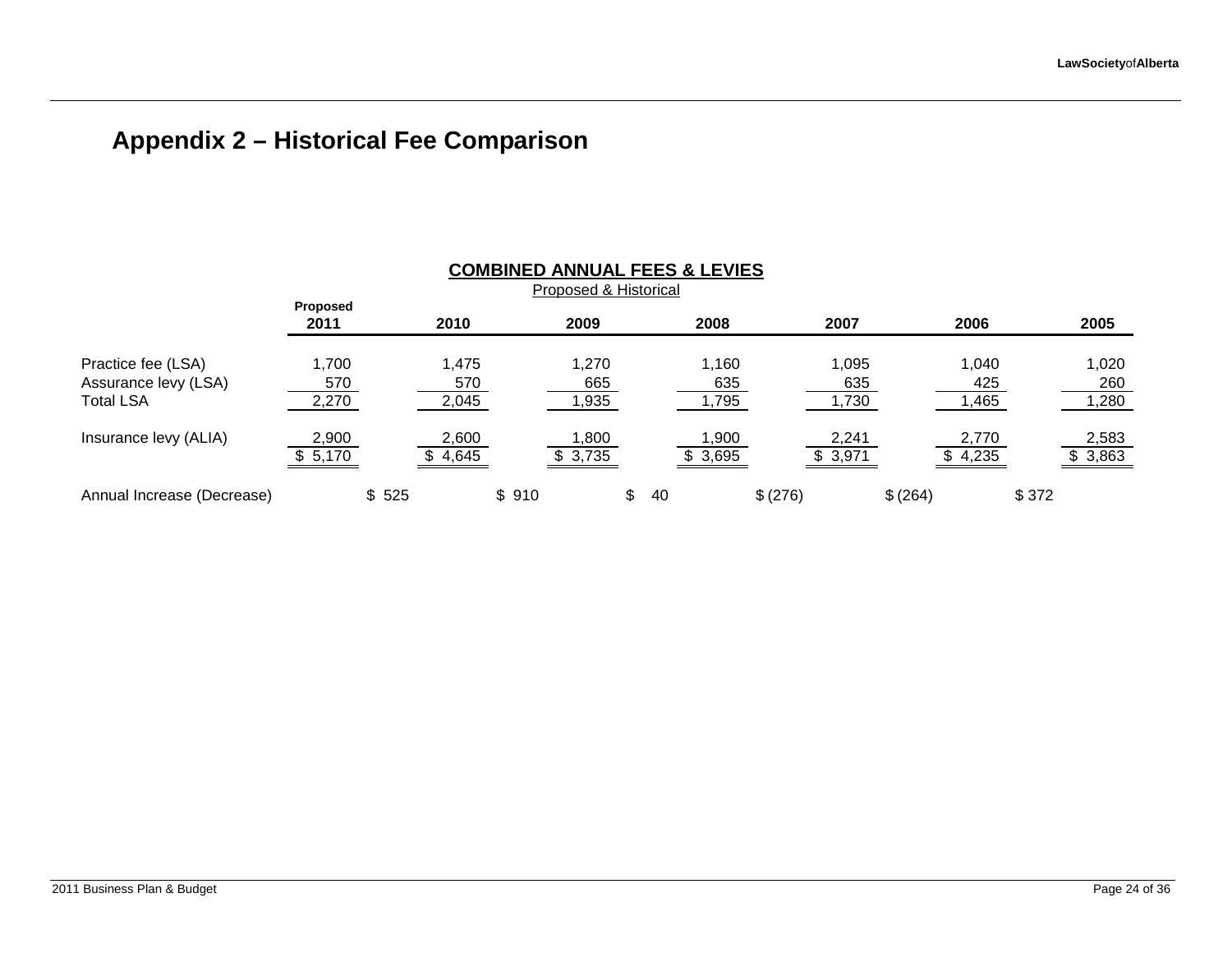### **Appendix 3 – Fund Balance Analysis**

|                                        | General                                      | <b>Assurance</b>       | <b>Viscount Bennett</b><br><b>Scholarship</b><br>reserve |           |     | <b>Total</b> |
|----------------------------------------|----------------------------------------------|------------------------|----------------------------------------------------------|-----------|-----|--------------|
|                                        | Unrestricted &<br><b>Invested in Capital</b> | Contingency<br>reserve |                                                          |           |     |              |
| Balance October 31, 2009 (Audited F/S) | \$<br>3,093,694                              | \$<br>7,875,180        | - \$                                                     | 1,190,290 | \$  | 12,159,164   |
| 2010 net income (loss)                 | 456,985                                      | (231, 731)             |                                                          | (18, 450) |     | 206,804      |
| Balance October 31, 2010 (Forecast)    | 3,550,679                                    | 7,643,449              |                                                          | 1,171,840 |     | 12,365,968   |
| 2011 net income                        | 204,115                                      | 33,865                 |                                                          | 1,400     |     | 239,380      |
| Balance October 31, 2011 (Budget)      | \$<br>3,754,794                              | \$<br>7,677,314        | S                                                        | 1,173,240 | \$. | 12,605,348   |

Law Society of Alberta Fund Balance Analysis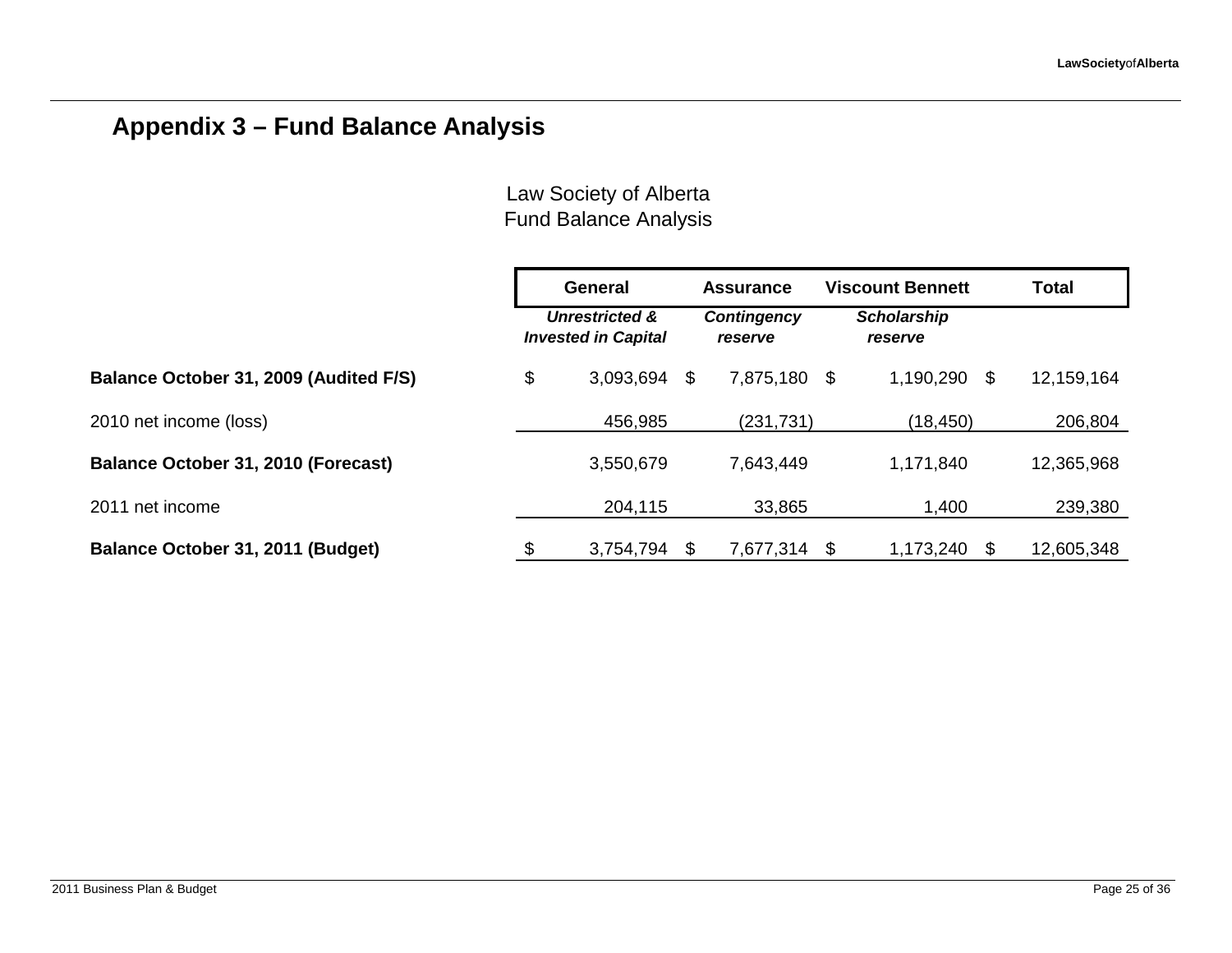### **Appendix 4 – Assurance Fund Reserve Summary**

|                                         | 2009        |    | 2008  |    | 2007  |    | 2006    |                | 2005    |                | 2004  |    | 2003  |
|-----------------------------------------|-------------|----|-------|----|-------|----|---------|----------------|---------|----------------|-------|----|-------|
| Net Reserve - Beginning of Year (000's) | \$2,760     | S. | 3,292 | \$ | 2,975 |    | \$3,335 | $\mathfrak{S}$ | 2,937   | $\mathfrak{S}$ | 2,216 | \$ | 683   |
| Less: Claims Paid                       | (101)       |    | (321) |    | (201) |    | (853)   |                | (1,531) |                | (48)  |    | ۰     |
| Add: Current Provision                  | 1,526       |    | (211) |    | 518   |    | 493     |                | 1,929   |                | 769   |    | 1,533 |
| Net Reserve - End of Year               | \$<br>4,185 | \$ | 2,760 | \$ | 3,292 | S. | 2,975   | \$             | 3,335   | \$             | 2,937 | \$ | 2,216 |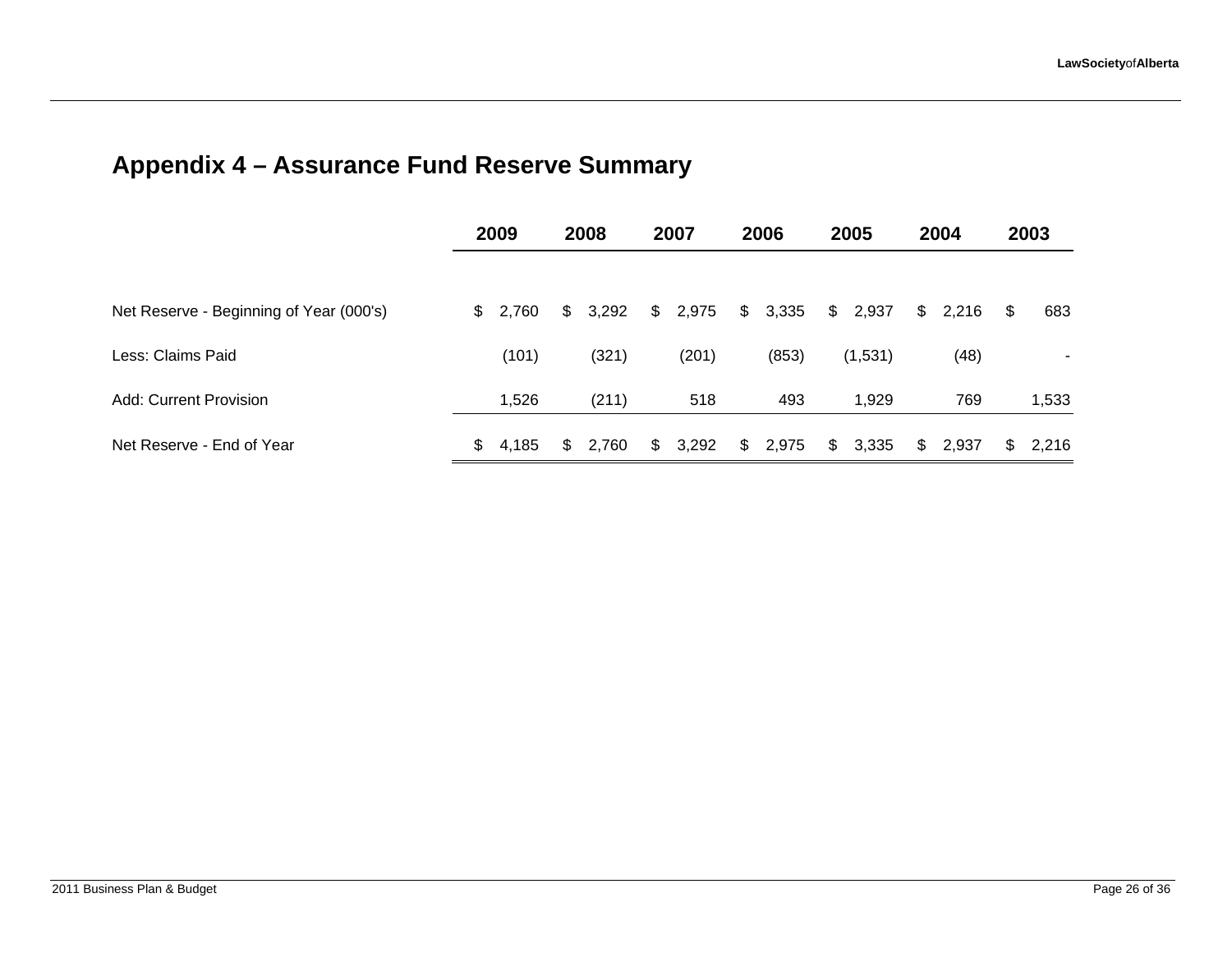### **Appendix 5 – Active Membership Growth Analysis**



**The Law Society of Alberta Membership Growth Rate - Active Members Budget 2011**

|                                                           | 1997  | 1998  | 1999  | 2000  | 2001  | 2002  | 2003  | 2004  | 2005  | 2006                                      | 2007  | 2008  | 2009  | 2010  |
|-----------------------------------------------------------|-------|-------|-------|-------|-------|-------|-------|-------|-------|-------------------------------------------|-------|-------|-------|-------|
| Nov                                                       | 5,980 | 6,137 | 6,375 | 6,548 | 6,731 | 6,929 | 6,938 | 7,301 | 7,535 | 7,689                                     | 7,929 | 8,112 | 8,310 | 8,432 |
| Dec                                                       | 5,999 | 6,162 | 6,406 | 6,578 | 6,770 | 6,953 | 6,975 | 7,329 | 7,553 | 7,710                                     | 7,958 | 8,136 | 8,329 | 8,445 |
| Jan                                                       | 6,008 | 6,155 | 6,408 | 6,582 | 6,781 | 6,976 | 7,002 | 7,347 | 7,553 | 7,713                                     | 7,962 | 8,149 | 8,334 | 8,455 |
| Feb                                                       | 6,027 | 6,177 | 6,425 | 6,594 | 6,824 | 6,991 | 7,019 | 7,359 | 7,564 | 7,705                                     | 7.956 | 8,152 | 8,334 | 8,451 |
| Mar                                                       | 6,020 | 6,165 | 6,435 | 6.616 | 6,834 | 7,002 | 7,039 | 7,362 | 7,558 | 7,703                                     | 7.946 | 8,136 | 8.304 | 8,436 |
| Apr                                                       | 5,928 | 6,105 | 6,336 | 6,498 | 6,722 | 6,922 | 7,060 | 7,257 | 7,421 | 7,624                                     | 7,828 | 7,978 | 8,145 | 8,306 |
| May                                                       | 5,943 | 6,116 | 6,298 | 6,494 | 6,704 | 6,643 | 7,078 | 7,268 | 7,428 | 7,636                                     | 7,840 | 7,992 | 8,149 | 8,311 |
| Jun                                                       | 5,959 |       | 6,303 | 6,513 | 6,723 | 6,664 | 7,089 | 7,299 | 7,438 | 7,651                                     | 7,854 | 8,006 | 8,160 | 8,316 |
| Jul                                                       | 5,960 | 6,140 | 6,292 | 6,501 | 6,712 | 6,704 | 7,117 | 7,319 | 7,446 | 7,669                                     | 7,852 | 8,005 | 8,162 |       |
| Aug                                                       | 6,018 | 6,197 | 6,404 | 6,604 | 6,751 | 6,783 | 7,199 | 7,370 | 7,500 | 7,712                                     | 7,882 | 8,051 | 8,226 |       |
| Sep                                                       | 6.072 | 6,266 | 6,433 | 6,652 | 6,846 | 6,843 | 7,253 | 7.439 | 7,593 | 7,840                                     | 7.991 | 8,188 | 8,344 |       |
| Oct                                                       | 6,123 | 6,338 | 6,494 | 6,685 | 6,874 | 6,894 | 7,279 | 7,491 | 7,644 | 7,893                                     | 8,062 | 8,275 | 8,414 |       |
| Average                                                   | 6,003 | 6,178 | 6,384 | 6,572 | 6,773 | 6,859 | 7,087 | 7,345 | 7,519 | 7,712                                     | 7,922 | 8,098 | 8,268 | 8,394 |
| Growth                                                    | 2.7%  | 2.9%  | 3.3%  | 2.9%  | 3.1%  | 1.3%  | 3.3%  | 3.6%  | 2.4%  | 2.6%                                      | 2.7%  | 2.2%  | 2.1%  | 1.5%  |
|                                                           |       |       |       |       |       |       |       |       |       | Average Growth Rate over last three years |       |       |       | 1.9%  |
| Projected Membership (Average 2010 x Average Growth Rate) |       |       |       |       |       |       |       |       |       | 8,560 members                             |       |       |       |       |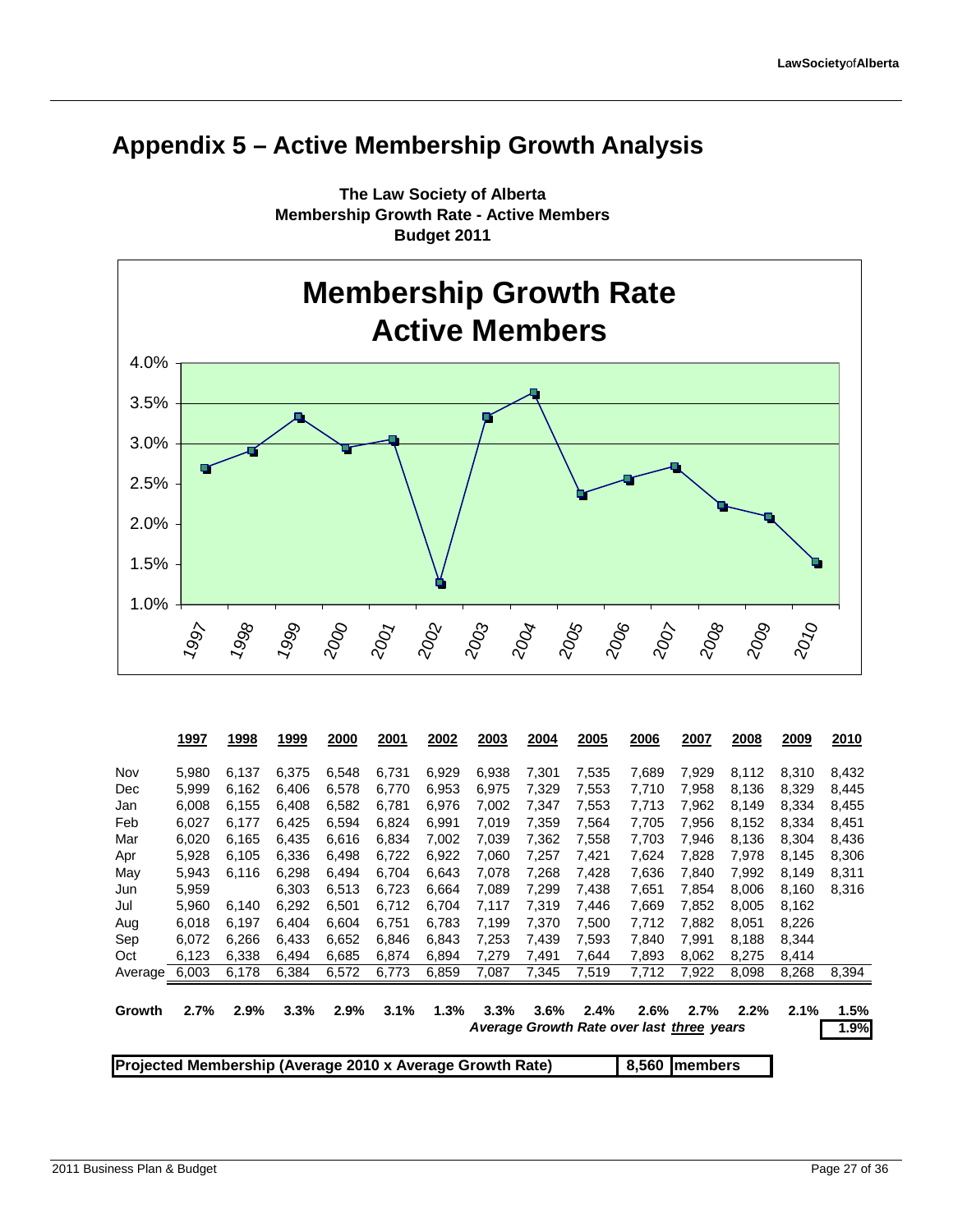### **Appendix 6 – Inactive Membership Growth Analysis**



**The Law Society of Alberta Membership Growth Rate - Inactive Budget 2011**

|                                                                 | 1997  | 1998   | 1999  | 2000  | 2001    | 2002    | 2003  | 2004  | 2005    | 2006                            | 2007  | 2008             | 2009  | 2010  |
|-----------------------------------------------------------------|-------|--------|-------|-------|---------|---------|-------|-------|---------|---------------------------------|-------|------------------|-------|-------|
| Nov                                                             | 1,429 | 1,504  | 1,526 | 1,592 | 1,655   | 1,477   | 1,482 | 1,673 | 1,656   | 1,698                           | 1,695 | 1,778            | 1,778 | 1,952 |
| Dec                                                             | 1,430 | 1,506  | 1,518 | 1,580 | 1,657   | 1,478   | 1,492 | 1,663 | 1,654   | 1,695                           | 1,698 | 1,777            | 1,783 | 1,950 |
| Jan                                                             | 1,432 | 1,512  | 1,519 | 1,581 | 1,660   | 1,488   | 1,499 | 1,670 | 1,661   | 1,699                           | 1,711 | 1,784            | 1,795 | 1,956 |
| Feb                                                             | 1,424 | 1.497  | 1,519 | 1,584 | 1,644   | 1,484   | 1,505 | 1,668 | 1,663   | 1,712                           | 1,718 | 1,786            | 1,809 | 1,957 |
| Mar                                                             | 1,426 | 1,507  | 1,500 | 1,569 | 1,644   | 1,482   | 1,513 | 1,680 | 1,674   | 1,725                           | 1,744 | 1,806            | 1,845 | 1,970 |
| Apr                                                             | 1,515 | 1,554  | 1,594 | 1,694 | 1,754   | 1,564   | 1,638 | 1,729 | 1,762   | 1,678                           | 1,732 | 1,723            | 1,922 | 1,862 |
| May                                                             | 1,487 | 1,529  | 1,593 | 1,652 | 1,463   | 1,412   | 1,646 | 1,649 | 1,665   | 1,680                           | 1,733 | 1,731            | 1,927 | 1,864 |
| Jun                                                             | 1,484 |        | 1,592 | 1,650 | 1,458   | 1,414   | 1,655 | 1,639 | 1,664   | 1,677                           | 1,738 | 1,733            | 1,923 | 1,871 |
| Jul                                                             | 1,493 | 1,540  | 1,602 | 1,661 | 1,487   | 1,433   | 1,672 | 1,651 | 1,686   | 1,689                           | 1,744 | 1,750            | 1,935 |       |
| Aug                                                             | 1,498 | 1,547  | 1,604 | 1,659 | 1,482   | 1,454   | 1,679 | 1,657 | 1,696   | 1,699                           | 1,761 | 1,766            | 1,932 |       |
| Sep                                                             | 1,510 | 1,542  | 1,602 | 1,659 | 1,486   | 1,464   | 1,679 | 1,661 | 1,700   | 1,697                           | 1,767 | 1,778            | 1,944 |       |
| Oct                                                             | 1,504 | 540. ا | 1,596 | 1,666 | 1,488   | 1,475   | 1,681 | 1,653 | 1,702   | 1,694                           | 1,770 | 1,778            | 1,947 |       |
| Average                                                         | 1,469 | ,525   | 1,564 | 1,629 | 1,573   | 1,469   | 1,595 | 1,666 | 1,682   | 1,695                           | 1,734 | 1,766            | 1,878 | 1,923 |
| Growth                                                          | 5.1%  | 3.8%   | 2.5%  | 4.2%  | $-3.4%$ | $-6.6%$ | 8.6%  | 4.5%  | $1.0\%$ | 0.8%                            | 2.3%  | 1.8%             | 6.4%  | 2.4%  |
|                                                                 |       |        |       |       |         |         |       |       |         | Average Growth Rate 1994 - 2010 |       |                  |       | 3.0%  |
| Projected Inactive members (Average 2010 x Average Growth Rate) |       |        |       |       |         |         |       |       |         | 1,980                           |       | inactive members |       |       |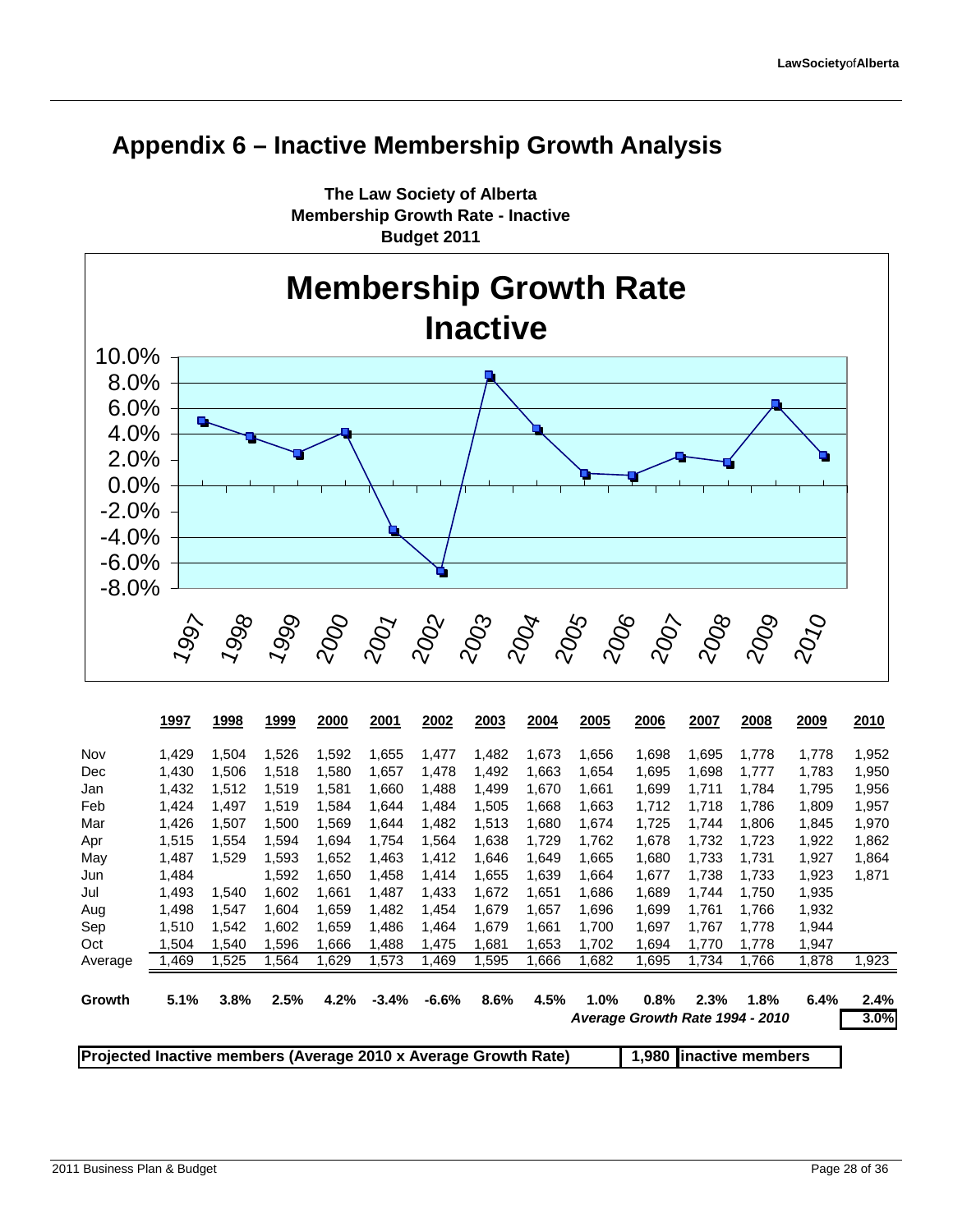### **Appendix 7 – Detailed Fee Schedule**

The Law Society of Alberta Fee Schedule November 1, 2010 to October 31, 2011

|                                                                                                                                                    |          | <b>Budget</b> |          | <b>Budget</b> |                          | <b>Budget</b>  |                  | <b>Budget</b> |
|----------------------------------------------------------------------------------------------------------------------------------------------------|----------|---------------|----------|---------------|--------------------------|----------------|------------------|---------------|
|                                                                                                                                                    |          | 2011          |          | 2010          |                          | 2009           |                  | 2008          |
| <b>Annual Fees</b>                                                                                                                                 |          |               |          |               |                          |                |                  |               |
| Annual fee, active member (effective March 15, 2011)<br>Annual fee, active member practising in Lloydminster, AB and SK (effective March 15, 2011) | \$       | 1,700<br>850  | \$       | 1,475<br>738  | \$                       | 1,270<br>635   | \$<br>\$         | 1,160<br>580  |
| Annual fee, active member for pro bono services only (effective March 15, 2011)                                                                    | \$<br>\$ | 180           | \$<br>\$ | 180           | \$<br>\$                 | 180            | \$               | 170           |
| Annual fee, inactive (effective March 15, 2011)                                                                                                    | \$       | 180           | \$       | 180           | \$                       | 180            | $\sqrt{3}$       | 170           |
| Assurance levy (effective March 15, 2011)                                                                                                          | \$       | 570           | \$       | 570           | \$                       | 665            | \$               | 635           |
| <b>Professional Corporation Fees</b>                                                                                                               |          |               |          |               |                          |                |                  |               |
| Professional Corporation application fee                                                                                                           | \$       | 360           | \$       | 360           | \$                       | 350            | \$               | 335           |
| Professional Corporation annual renewal fee                                                                                                        | \$       | 185           | \$       | 180           | \$                       | 180            | \$               | 170           |
| <b>Limited Liability Partnership Fees</b>                                                                                                          |          |               |          |               |                          |                |                  |               |
| Limited Liability Partnership (LLP) registration fee (per partner)                                                                                 | \$       | 110           | \$       | 110           | \$                       | 105            | \$               | 100           |
| Limited Liability Partnership (LLP) renewal fee (per partner)                                                                                      | \$       | 50            | \$       | 50            | \$                       | 50             | \$               | 50            |
| <b>Student Fees</b>                                                                                                                                |          |               |          |               |                          |                |                  |               |
| Application fee, Student (Section 40)                                                                                                              | \$       | 160           | \$       | 160           | \$                       | 160            | \$               | 150           |
| Admission fee, Student (Section 40)                                                                                                                | \$       | 390           | \$       | 390           | \$                       | 380            | \$               | 360           |
| Filing Assignment of Articles fee                                                                                                                  | \$       | 80            | \$       | 80            | \$                       | 80             | $\mathfrak{S}$   | 75            |
| <b>Transfer Fees</b>                                                                                                                               |          |               |          |               |                          |                |                  |               |
| Transfer exam fee                                                                                                                                  | \$       | 1,110         | \$       | 1,100         | \$                       | 1,080          | \$               | 1,025         |
| Application fee, Out of Province transfer                                                                                                          | \$       | 200           | \$       | 200           | \$                       | 200            | \$               | 190           |
| Enrolment as a member, Out of Province transfer                                                                                                    | \$       | 1,010         | \$       | 1,000         | \$                       | 980            | $\mathfrak{S}$   | 930           |
| <b>Reinstatement Fees</b>                                                                                                                          | \$       |               | \$       |               | \$                       |                |                  |               |
| Reinstatement, suspended member                                                                                                                    | \$       | 720           | \$       | 710           | \$                       | 700            | \$               | 670           |
| Reinstatement, retired Judge                                                                                                                       | \$       | 530           | \$       | 520           | \$                       | 510            | \$               | 490           |
| Reinstatement, inactive member with matters open <sup>1</sup>                                                                                      | \$       | 720           | \$       | 710           | \$                       | 700            | \$               | 670           |
| Reinstatement, inactive member with no matters open <sup>2</sup> (under 1 year inactive status)                                                    | \$       | 190           | \$       | 190           | \$                       | 190            | \$               | 185           |
|                                                                                                                                                    |          |               |          |               |                          |                |                  |               |
| Reinstatement, inactive member with no matters open <sup>3 (under 3 years inactive status)</sup>                                                   | \$       | 330           | \$       | 330           | \$                       | 320            | \$               | 305           |
| Reinstatement, inactive member with no matters open <sup>4 (over 3 years inactive status)</sup>                                                    | \$       | 530           | \$       | 520           | \$                       | 510            | \$               | 490           |
| Reinstatement, suspended for non-payment of fees - applies to inactive members who are                                                             |          |               |          |               |                          |                |                  |               |
| suspended and are reinstating to inactive status within 6 months of suspension                                                                     | \$       | 190           | \$       | 190           | \$                       | 190            | \$               | 185           |
| Reinstatement, resigned member                                                                                                                     | \$<br>\$ | 1,450         | \$<br>\$ | 1,440         | $\sqrt{3}$<br>$\sqrt{3}$ | 1,410<br>7,000 | $\sqrt{3}$       | 1,345         |
| Application for reinstatement, disbarred member<br>Reinstatement exam fee                                                                          | \$       | 7,210<br>690  | \$       | 7,140<br>680  | \$                       | 670            | \$<br>\$         | 6,670<br>635  |
| <b>Foreign Legal Consultant Fees</b>                                                                                                               |          |               |          |               |                          |                |                  |               |
| Foreign Legal Consultants initial permit                                                                                                           | \$       |               | \$       |               | \$                       |                | \$               |               |
| Foreign Legal Consultants annual renewal                                                                                                           | \$       | 720<br>140    | \$       | 710<br>140    | \$                       | 700<br>140     | \$               | 670<br>130    |
| <b>Document Fees</b>                                                                                                                               |          |               |          |               |                          |                |                  |               |
| Issuing a document                                                                                                                                 |          | 40            |          | 40            | \$                       | 40             |                  | 40            |
| Certificate of Standing                                                                                                                            | \$<br>\$ | 110           | \$       | 110           | \$                       | 110            | \$<br>$\sqrt{3}$ | 100           |
| Notarial Certificates (2 free certificates per year)                                                                                               | \$       | 20            | \$       | 20            | \$                       | 20             | \$               | 15            |
|                                                                                                                                                    |          |               |          |               |                          |                |                  |               |

1 Inactive with any conduct, audit, practice review or insurance matters open at any time from the time they went inactive to the time of their reinstatement application

<sup>2</sup>Inactive with no open conduct, audit, practice review or insurance matters from the time they went inactive to the time or their reinstatement application and have practised law in Canada within the previous 12 months

<sup>3</sup>Inactive with no open conduct, audit, practice review or insurance matters from the time they went inactive to the time or their reinstatement application and have not practised law in Canada within the previous 12 months

4 Inactive with no open conduct, audit, practice review or insurance matters from the time they went inactive to the time or their

reinstatement application and have not practised law in Canada for at least 12 of the past 48 months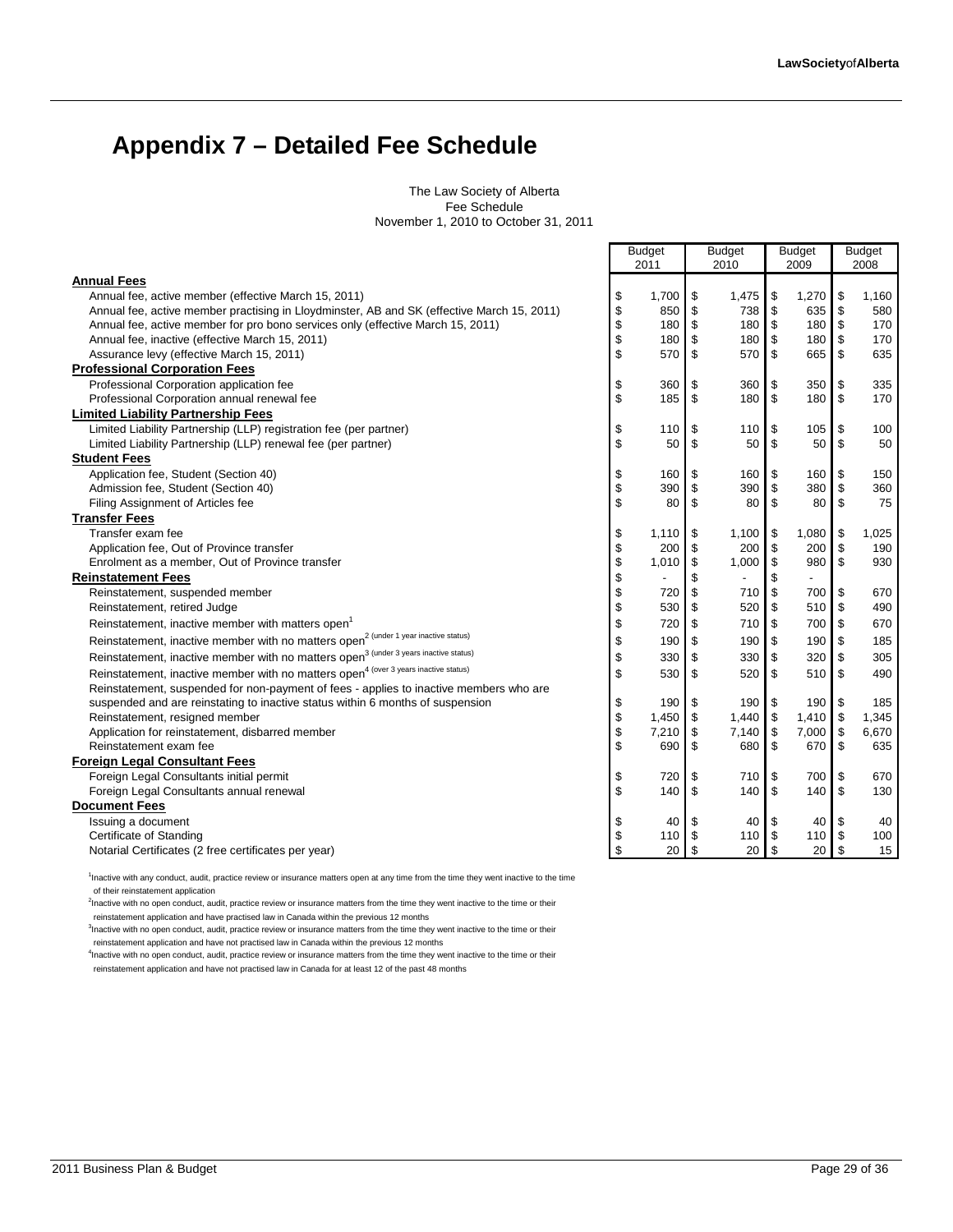## **Appendix 8 - Table of Abbreviations**

| <b>ADLS</b>   | Alternate Delivery of Legal Services             |
|---------------|--------------------------------------------------|
| <b>ALIA</b>   | Alberta Lawyers Insurance Association            |
| <b>Assist</b> | Alberta Lawyer Assist Program                    |
| <b>BES</b>    | <b>Business Enablement Services</b>              |
| <b>CanLII</b> | Canadian Legal Information Institute             |
| <b>CBA</b>    | <b>Canadian Bar Association</b>                  |
| <b>CLIA</b>   | Canadian Lawyers Insurance Association           |
| <b>CPD</b>    | <b>Continuing Professional Development</b>       |
| <b>CPI</b>    | <b>Consumer Price Index</b>                      |
| <b>CPLED</b>  | Canadian Centre for Professional Legal Education |
| <b>FLSC</b>   | Federation of Law Societies of Canada            |
| <b>HR</b>     | <b>Human Resources</b>                           |
| <b>LASA</b>   | Legal Archives Society of Alberta                |
| <b>LESA</b>   | Legal Education Society of Alberta               |
| <b>LSA</b>    | Law Society of Alberta                           |
| <b>LLP</b>    | <b>Limited Liability Partnership</b>             |
| <b>PBLA</b>   | Pro Bono Law Alberta                             |
| <b>PC</b>     | <b>Professional Corporation</b>                  |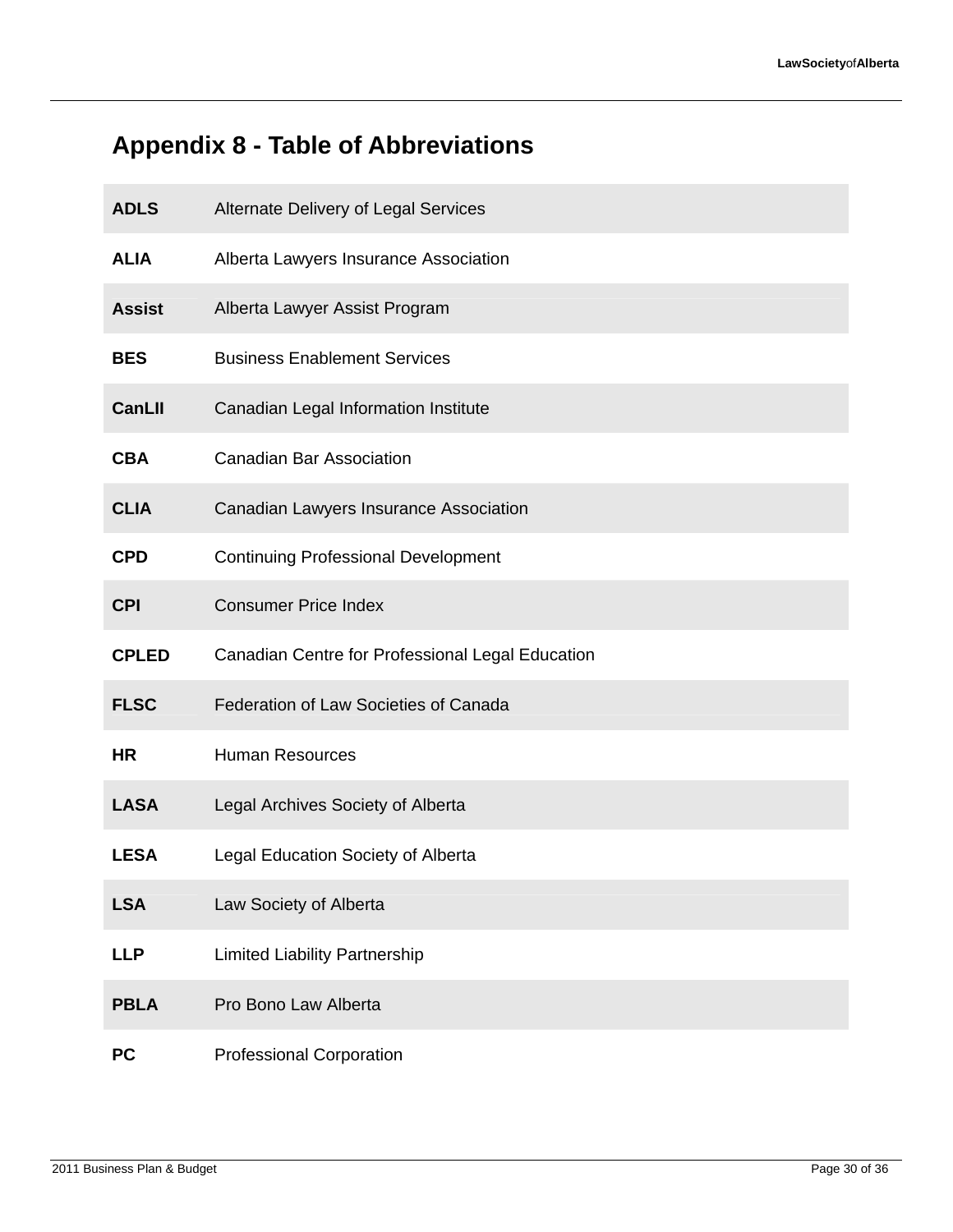### **Appendix 9 – Three Year Plan to Implement Strategic Priorities**

|                                                                                                                                                                                                                  | 2011                                                                 | 2012                                                                                                                                                           | 2013           |
|------------------------------------------------------------------------------------------------------------------------------------------------------------------------------------------------------------------|----------------------------------------------------------------------|----------------------------------------------------------------------------------------------------------------------------------------------------------------|----------------|
| <b>STRATEGIC GOAL 1: Model Regulator</b><br>Be a model regulator by promoting and ensuring high ethical standards and competence on the part of all those seeking admission<br>to and practicing law in Alberta. |                                                                      |                                                                                                                                                                |                |
| <b>National Standards Initiatives</b>                                                                                                                                                                            |                                                                      |                                                                                                                                                                |                |
| Quebec Mobility, Assurance Fund<br>Mobility, Common Law Degree,<br>Admission Standards, Discipline<br>Standards.                                                                                                 |                                                                      | Participate and lead in developing national standards and bench-marking against them, in particular,<br>national admission standards and discipline standards. |                |
| <b>Conduct Process Task Force</b>                                                                                                                                                                                | Develop new conduct<br>process, procedures and<br>policies           | Statutory amendments and<br>rule changes                                                                                                                       | Implementation |
| <b>Continuing Professional Development</b><br>Program                                                                                                                                                            | Clarify regulatory policy,<br>resolve IT issues, begin<br>evaluation | Complete evaluation, amend or<br>affirm program                                                                                                                |                |
| <b>Credentials and Education</b><br><b>Reinstatement Exam Project</b>                                                                                                                                            |                                                                      | Use definitions of competency                                                                                                                                  |                |
| Threshold Competence regarding Stale-<br>dated Degrees, Recruitment, Court<br><b>Student Education Plans.</b>                                                                                                    | Complete reinstatement<br>project                                    | developed in the reinstatement<br>project to further other policy<br>projects related to credentials<br>and education                                          |                |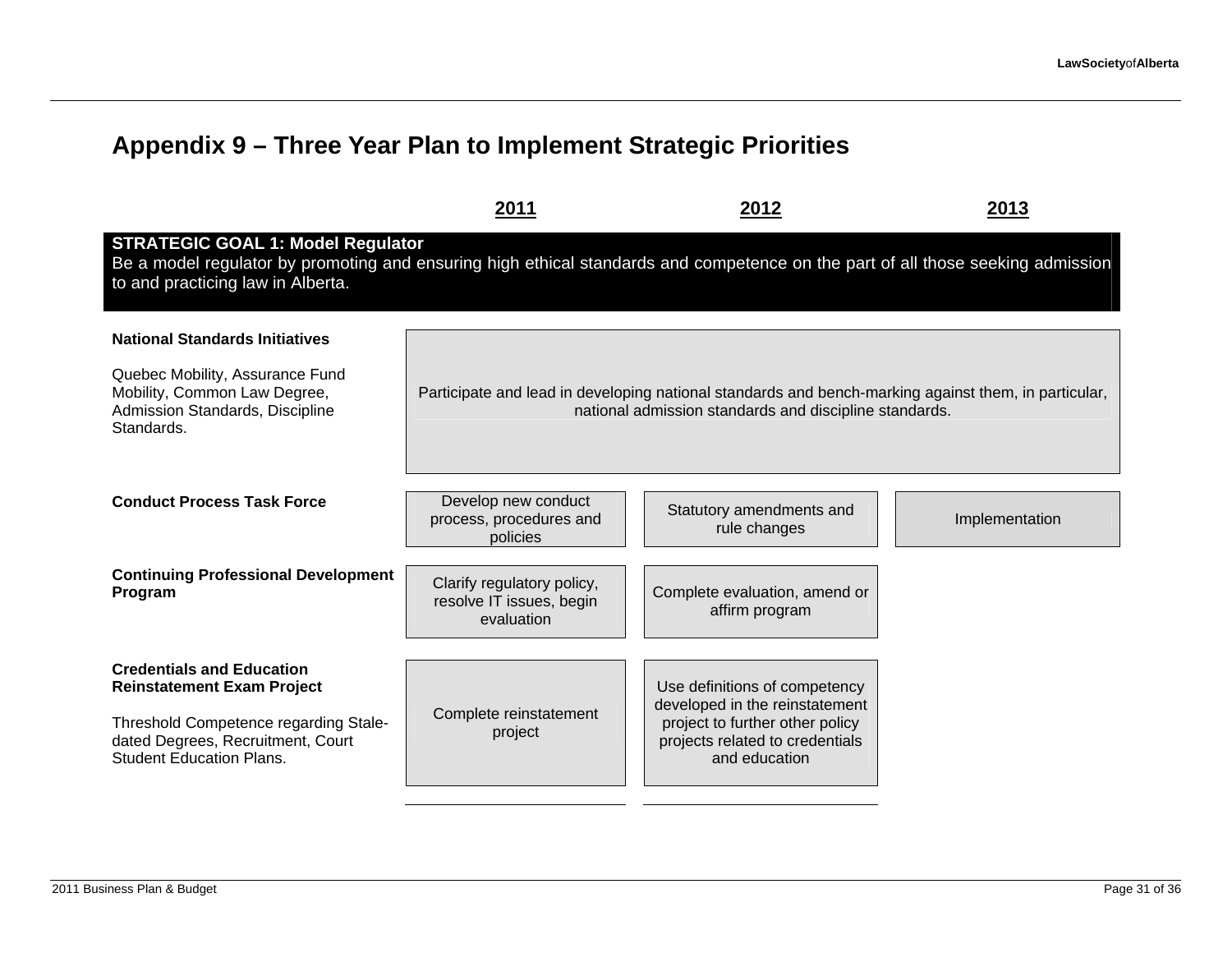|                        | 2011                                                                                                                           | 2012                                     | 2013 |
|------------------------|--------------------------------------------------------------------------------------------------------------------------------|------------------------------------------|------|
| <b>Lawyers at Risk</b> | Obtain Bencher approval for<br>particular policy projects<br>developed and<br>recommended by the<br>Lawyers at Risk Task Force | Implementation of policy and<br>programs |      |

**STRATEGIC GOAL 2: Public Confidence**  Build public confidence in the profession and the LSA as a regulator by being effective, fair, timely, transparent and responsive.

| <b>Safety of Trust Task Force</b><br>Design and pilot program completed in<br>2010.       | Implement revised trust<br>forms and procedures. | Evaluate and modify. |
|-------------------------------------------------------------------------------------------|--------------------------------------------------|----------------------|
| <b>Third Party Funding and Pro Bono</b><br><b>Task Forces</b>                             |                                                  |                      |
| Articulate funding goals and obtain<br>Bencher approval to updated procedures<br>in 2010. | Implementation                                   |                      |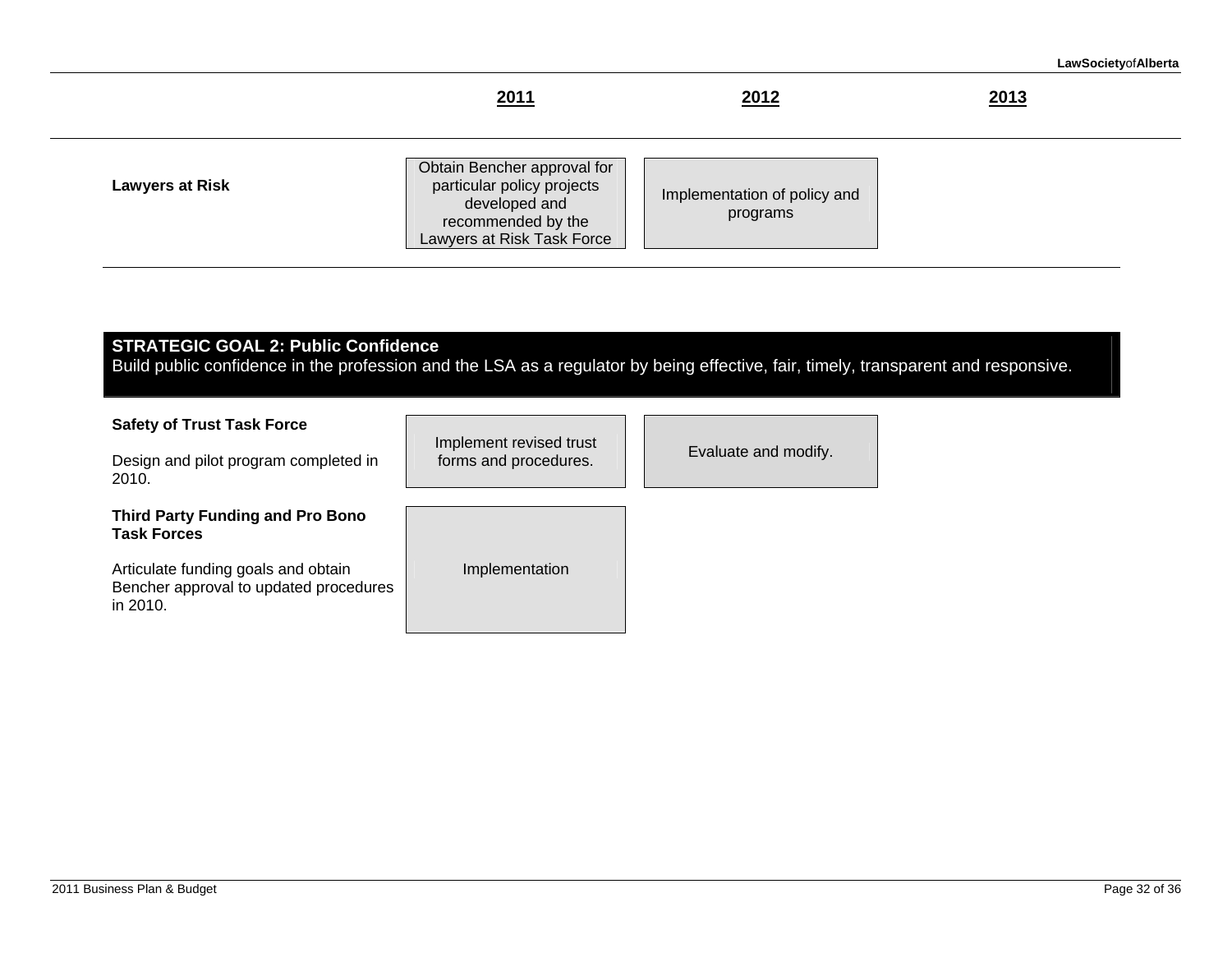#### **2011 2012 2013**

2013

#### **STRATEGIC GOAL 3: Principles of Justice**

Uphold and preserve the principles of justice fundamental to a free democratic society, particularly client-lawyer privilege, the rule of law, and the independence of courts and lawyers.

**Solicitor-Client Privilege Participate in the national initiative to create statutory standards and protocols for law office searches** 

### **STRATEGIC GOAL 4: Access to Justice**

Promote access to high quality legal services.

**Alternate Delivery of Legal Services** 

| Complete research and issue |  |  |  |  |
|-----------------------------|--|--|--|--|
| development, Phases 2 and   |  |  |  |  |
|                             |  |  |  |  |

Implement programs which arise (i.e. Potential regulation of paralegals)

| <b>Retention and Re-engagement Task</b> | Develop programs tha    |
|-----------------------------------------|-------------------------|
| <b>Force</b>                            | implementable, achiev   |
|                                         | and affordable: the pro |

**See also:** Pro Bono Task Force (above)

at are vable ocess will begin with an environmental scan and definition of principals and goals

Identification of particular programs to meet goals

Implementation and evaluation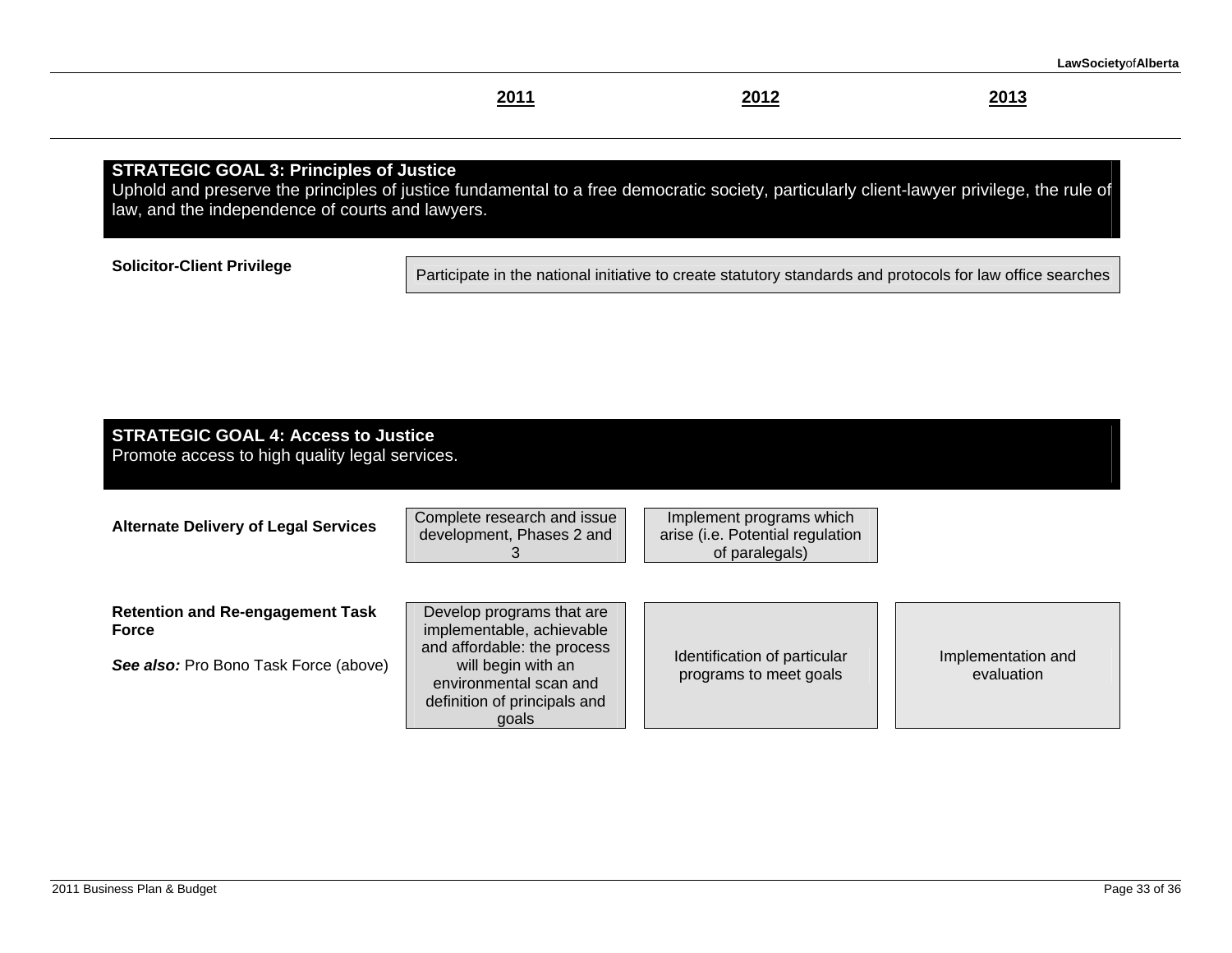|                                                                                                                                                                                                                                                                                                                                                                                                                         | 2011                                                        | 2012           | 2013 |
|-------------------------------------------------------------------------------------------------------------------------------------------------------------------------------------------------------------------------------------------------------------------------------------------------------------------------------------------------------------------------------------------------------------------------|-------------------------------------------------------------|----------------|------|
| <b>STRATEGIC GOAL 5: Organizational Capacity</b><br>Ensure the LSA has the required organizational infrastructure and business supports in place to achieve the LSA's mission and<br>strategic goals.<br><b>Business planning and fiscal cycle</b><br>consolidation<br>Recommendation for change and<br>Bencher approval in 2010<br><b>Electronic document management</b><br>project<br>Comprehensive governance review | Implement consolidated<br>processes<br>Develop proposal     | Implement      |      |
| Includes Bencher succession planning,<br>Bencher evaluations, Bencher<br>orientation, LSA/ALIA governance<br>integration, number of committees and<br>task forces, work processes, non-<br>Bencher volunteer involvement, the<br>number of adjudications. Plan to be<br>developed in 2010.                                                                                                                              | Carry out review according to<br>plan, begin implementation |                |      |
| Human resources strategy                                                                                                                                                                                                                                                                                                                                                                                                |                                                             |                |      |
| In 2010 develop a comprehensive human<br>resources management strategy that<br>includes recruitment, retention,<br>compensation, employee<br>training/development, performance<br>management and succession planning.                                                                                                                                                                                                   |                                                             | Implementation |      |
|                                                                                                                                                                                                                                                                                                                                                                                                                         |                                                             |                |      |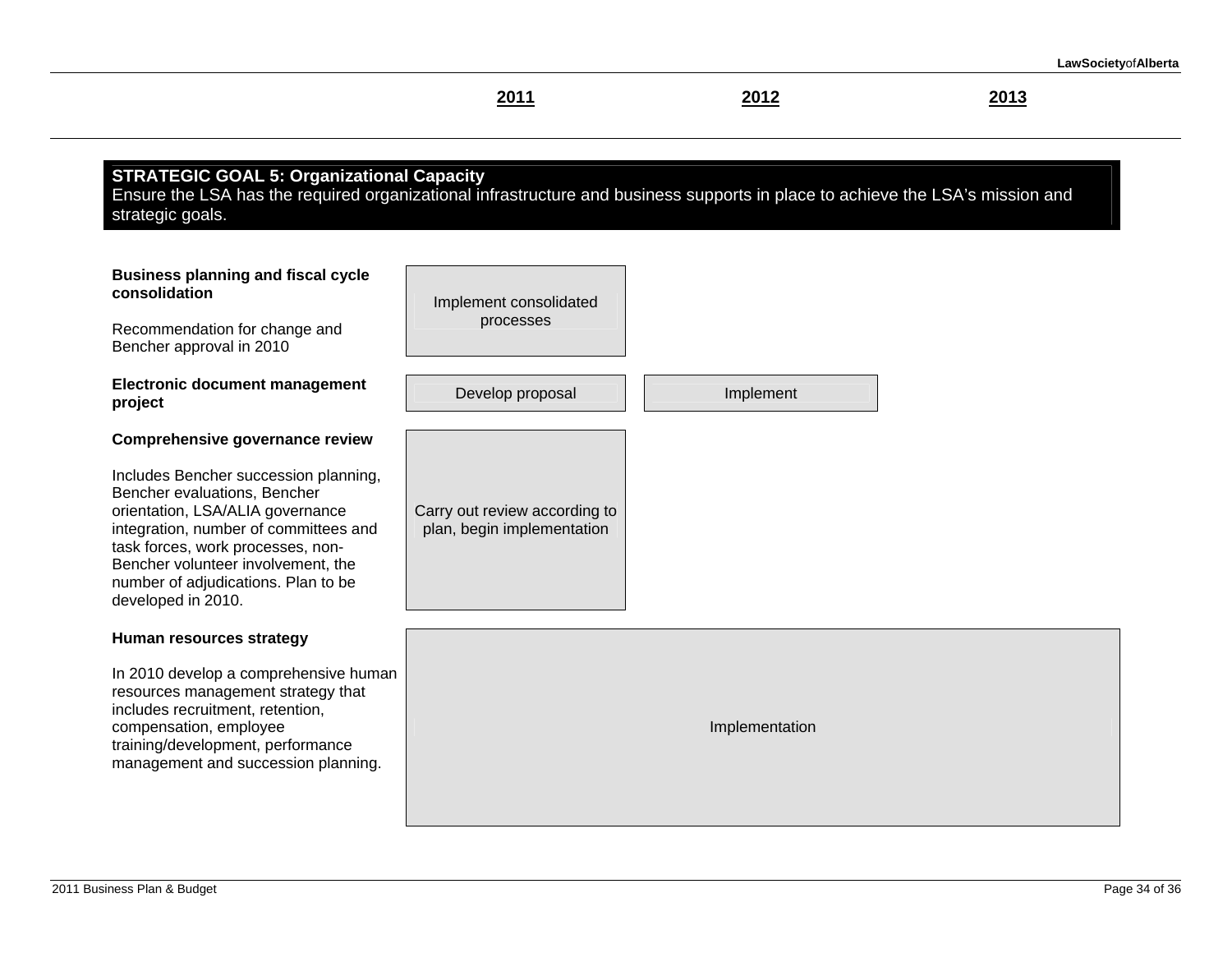$2013$ 

| Staff recruitment priorities required to<br>support strategic goals<br>Conduct<br>$\bullet$<br>Information Technology<br>$\bullet$<br><b>BES</b><br>$\bullet$<br><b>Human Resources</b><br>$\bullet$<br>Professionalism and<br>$\bullet$<br>Competence<br>Administrative support<br>$\bullet$<br>New trust audit program<br>$\bullet$ | Incremental cost of new hires<br>relative to 2010 budget is<br>\$1.165M                                                                                                                                                                                 |                                |
|---------------------------------------------------------------------------------------------------------------------------------------------------------------------------------------------------------------------------------------------------------------------------------------------------------------------------------------|---------------------------------------------------------------------------------------------------------------------------------------------------------------------------------------------------------------------------------------------------------|--------------------------------|
| eBusiness - web-based self service<br>transactions                                                                                                                                                                                                                                                                                    | Review/update/document all<br>relevant business processes.<br>Define requirements to<br>implement eBusiness<br>transactions in areas such as<br>Certificate of Standing<br>requests, the reinstatement<br>process and student<br>admission applications | Implement eBusiness facilities |
| <b>Enhanced collaborative tools</b><br>Includes the development and<br>implementation of facilities for electronic<br>distribution and sharing of information for<br>Benchers, committees and task forces.                                                                                                                            | Design and implement                                                                                                                                                                                                                                    |                                |

**2011 2012 2013**